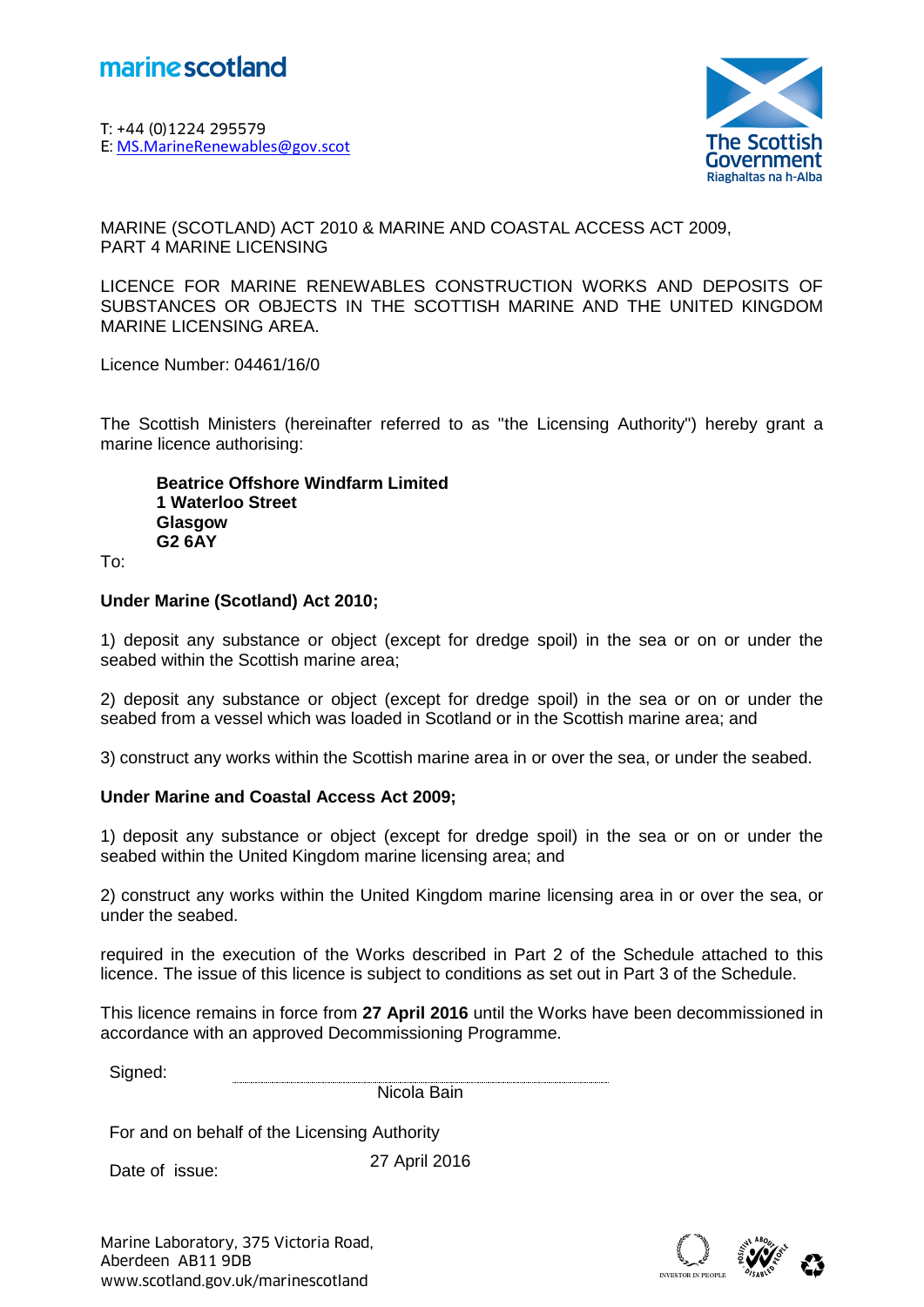## **1. PART 1 – GENERAL**

#### **1.1 Interpretation**

In this licence, unless otherwise stated, terms are as defined in sections 1, 64 and 157 of the Marine (Scotland) Act 2010 and sections 66(4), 115 and 322 of the Marine and Coastal Access Act 2009, and,

- a) "the 2009 Act" means the Marine and Coastal Access Act 2009 (as amended);
- b) "the 2010 Act" mean the Marine (Scotland) Act 2010;
- c) "the Application" means the Application letter, Marine Licence application form and the Environmental Statement ("ES") submitted to the Scottish Ministers by Beatrice Offshore Windfarm Limited on the 23<sup>rd</sup> April 2012, and the Supplementary Environmental Information Statement submitted to the Scottish Ministers by the Beatrice Offshore Windfarm Limited on the 29<sup>th</sup> May 2013;
- d) "Licensable Marine Activity" means the activities listed in section 66 of the 2009 Act and section 21 of the 2010 Act authorised under this licence;
- e) "Licensee" means Beatrice Offshore Windfarm Limited, a company registered in Scotland having its registered number as SC350248:
- f) "the Licensing Authority" means the Scottish Ministers;
- g) "Commencement of the Works" means the date on which the first vessel arrives on the Site to begin carrying on the Licensable Marine Activity in connection with the construction of the Works, as described in Part 2 of this licence;
- h) "Completion of the Works" means the date on which the Works have been installed, or the Works have been deemed complete by the Licensing Authority;
- i) "Decommissioning of the Works" includes removal of the Works from the seabed, demolishing the Works or dismantling the Works;
- j) "Decommissioning Programme" means the programme for decommissioning the relevant object, to be submitted by the Company to the Secretary of State under section 105(2) of the Energy Act 2004 (as amended);
- k) "the Site" means the area outlined in red and the area outlined in black in the figure contained in Part 4 of this licence;
- l) "the Works" means the Beatrice Offshore Windfarm Limited Offshore Transmission Works, as described in Part 2 of this licence;
- m) "MHWS" means mean high water spring tide;
- n) "Final Commissioning of the Works" means the date on which all the Works have been used to supply electricity on a commercial basis to the National Grid, or such earlier date as the Licensing Authority deem the Works to be fully commissioned;
- o) "Scottish Atlantic Salmon, Sea Trout and European Eel Monitoring Strategy" means a strategy that will be formulated from the Marine Scotland Science Report 05/13 – "The Scope of Research Requirements for Atlantic Salmon, Sea Trout and European Eel in the Context of Offshore Renewables" to monitor migratory fish at a strategic level;
- p) "Offshore Substation Platform (OSP)" means an AC or DC offshore substation platform which is either a standalone structure with its own dedicated substructure and foundation or a modular unit attached to the transition piece and/or substructure of a wind turbine generator ("WTG"); and
- q) "Marine Mammal Monitoring Programme" means the programme put in place by the Moray Firth Windfarm developers and the University of Aberdeen to monitor the effects of the Beatrice, Stevenson, Telford and MacColl wind farms on marine mammals.

All geographical co-ordinates contained within this licence are in latitude and longitude format World Geodetic System 84 ("WGS84").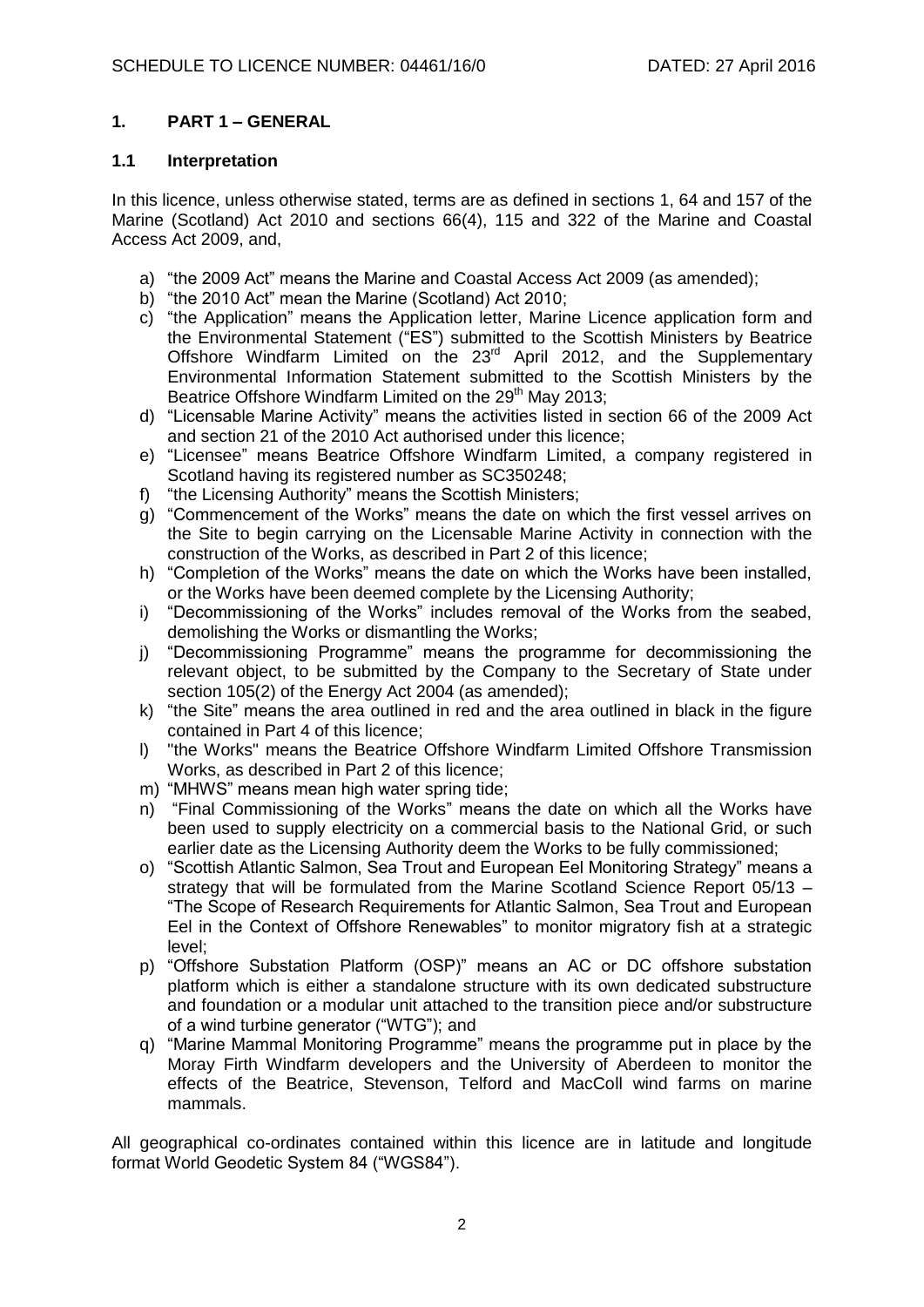## **1.2 Contacts**

All correspondence or communications relating to this licence should be addressed to:

Marine Scotland Licensing Operations Team Marine Laboratory 375 Victoria Road Aberdeen AB11 9DB

Tel: +44 (0) 1224 295579

Email: [MS.MarineRenewables@gov.scot](mailto:MS.MarineRenewables@gov.scot)

### **1.3 Other authorisations and consents**

The Licensee is deemed to have satisfied themselves that there are no barriers or restrictions, legal or otherwise, to the carrying out of the Licensable Marine Activity. The issuing of this licence does not absolve the Licensee from obtaining such other authorisations and consents which may be required under statute.

## **1.4 Variation, suspension, revocation and transfer**

Under section 30 of the 2010 Act and section 72 of the 2009 Act the Licensing Authority may by notice vary, suspend or revoke this licence if it appears to the Licensing Authority that there has been a breach of any of the provisions of this licence or for any such other reason that appears to be relevant to the Licensing Authority under section 30(2) or (3) of the 2010 Act subject to the procedures set out in section 31 of the 2010 Act and under section 72(2) or (3) of the 2009 Act.

Under section 30 of the 2010 Act and section 72 of the 2009 Act the Licensing Authority may on an application made by the Licensee, transfer this licence from the Licensee to another person.

### **1.5 Breach of requirement for, or conditions of, licence**

Under section 39 of the 2010 Act and section 85 of the 2009 Act it is an offence to carry on a Licensable Marine Activity without a marine licence and it is also an offence to fail to comply with any condition of a marine licence.

### **1.6 Defences: actions taken in an emergency**

Under section 40 of the 2010 Act and section 86 of the 2009 Act it is a defence for a person charged with an offence under section 39(1) of the 2010 Act and section 85(1) of the 2009 Act in relation to any activity to prove that the activity was carried out for the purpose of saving life or for the purpose of securing the safety of a vessel, aircraft or marine structure ('*force majeure*') and that the person took steps within a reasonable time to provide full details of the matter to the Licensing Authority as set out in section 40(2) of the 2010 Act and section 86(2) of the 2009 Act.

## **1.7 Offences relating to information**

Under section 42 of the 2010 Act and section 89 of the 2009 Act it is an offence for a person to make a statement which is false or misleading in a material way, either knowing the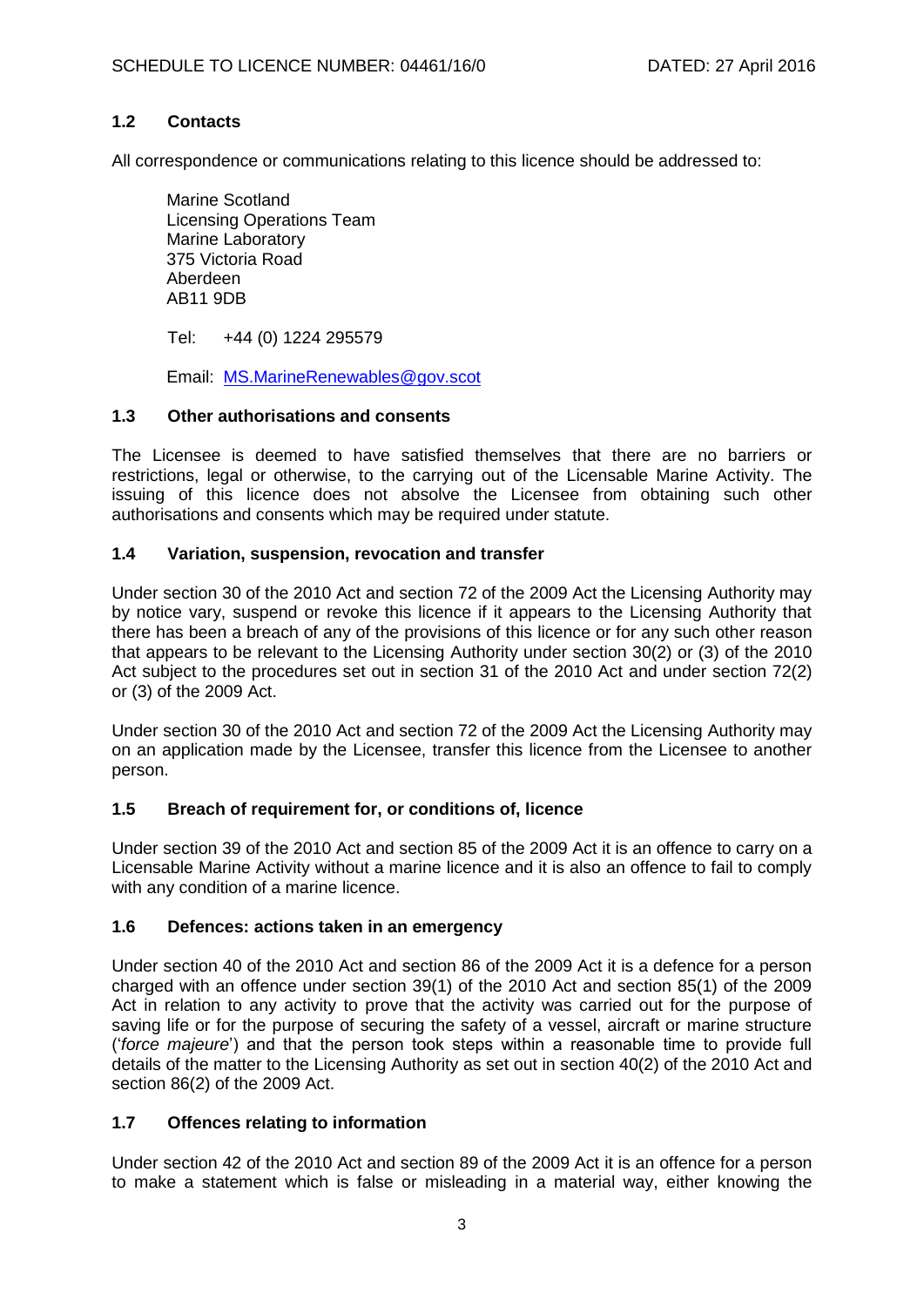statement to be false or misleading or being reckless as to whether the statement is false or misleading, or to intentionally fail to disclose any material information for the purpose of procuring the issue, variation or transfer of a marine licence or for the purpose of complying with, or purporting to comply with, any obligation imposed by either Part 4 of the 2010 Act and Part 4 of the 2009 Act or by this licence.

## **2. PART 2 – THE WORKS**

#### **2.1 Title of the Works**

The title of the Works to which this licence relates to is the 'Beatrice Offshore Wind Farm Offshore Transmission Works'.

#### **2.2 Description of the Works**

Offshore transmission infrastructure containing up to 2 AC Offshore Substation Platforms ("OSPs"), and up to 1 DC OSP, cabling and export cables to shore. Substructure and foundation design for the OSPs will be chosen from two possible concepts:

- 1. tubular jacket with pin piles; or
- 2. tubular jacket with suction piles

There will be up to 3 export cable trenches between the wind farm and the landfall point, each approximately 65 km in length. The cable installation techniques being considered are:

- Ploughing;
- **Jetting**; and
- **Trenching.**

The final choice of technique will be made as part of the detailed design and when constraints such as geotechnical issues are fully understood. In addition to these standard techniques provision for directional drilling has been made in respect of the parts of the Works which are located under the Spey Bay Site of Special Scientific Interest ("SSSI").

Rock armour or concrete will be used to protect the cables where it cannot be buried to a suitable depth.

#### **2.3 Location of the Works**

Within the Site on the Smith Bank in the outer Moray Firth, and export cable corridor to landfall at Portgordon, within the Scottish marine area and the UK marine licensing area, off the North East of Scotland, within the area bounded by joining the following points:

Beatrice Offshore Wind Farm Offshore Transmission Works Licence area:

| 57° 40.031' N 003° 02.934' W | 57° 42.969' N 003° 02.217' W |
|------------------------------|------------------------------|
| 57° 42.983' N 003° 02.308' W | 57° 45.644' N 003° 01.660' W |
| 57° 45.793' N 003° 01.660' W | 57° 48.318' N 003° 01.906' W |
| 57° 48.328′ N 003° 01.997′ W | 58° 01.748' N 003° 03.165' W |
| 58° 01.777' N 003° 03.038' W | 58° 04.895' N 003° 03.352' W |
| 58° 05.296' N 003° 03.380' W | 58° 08.357' N 003°01.158' W  |
| 58° 10.505' N 002° 57.924' W | 58° 10.525' N 002° 57.894' W |
| 58° 10.382' N 002° 57.689' W | 58° 10.382' N 002° 57.687' W |
| 58° 10.061' N 002° 57.225' W | 58° 10.023' N 002° 57.169' W |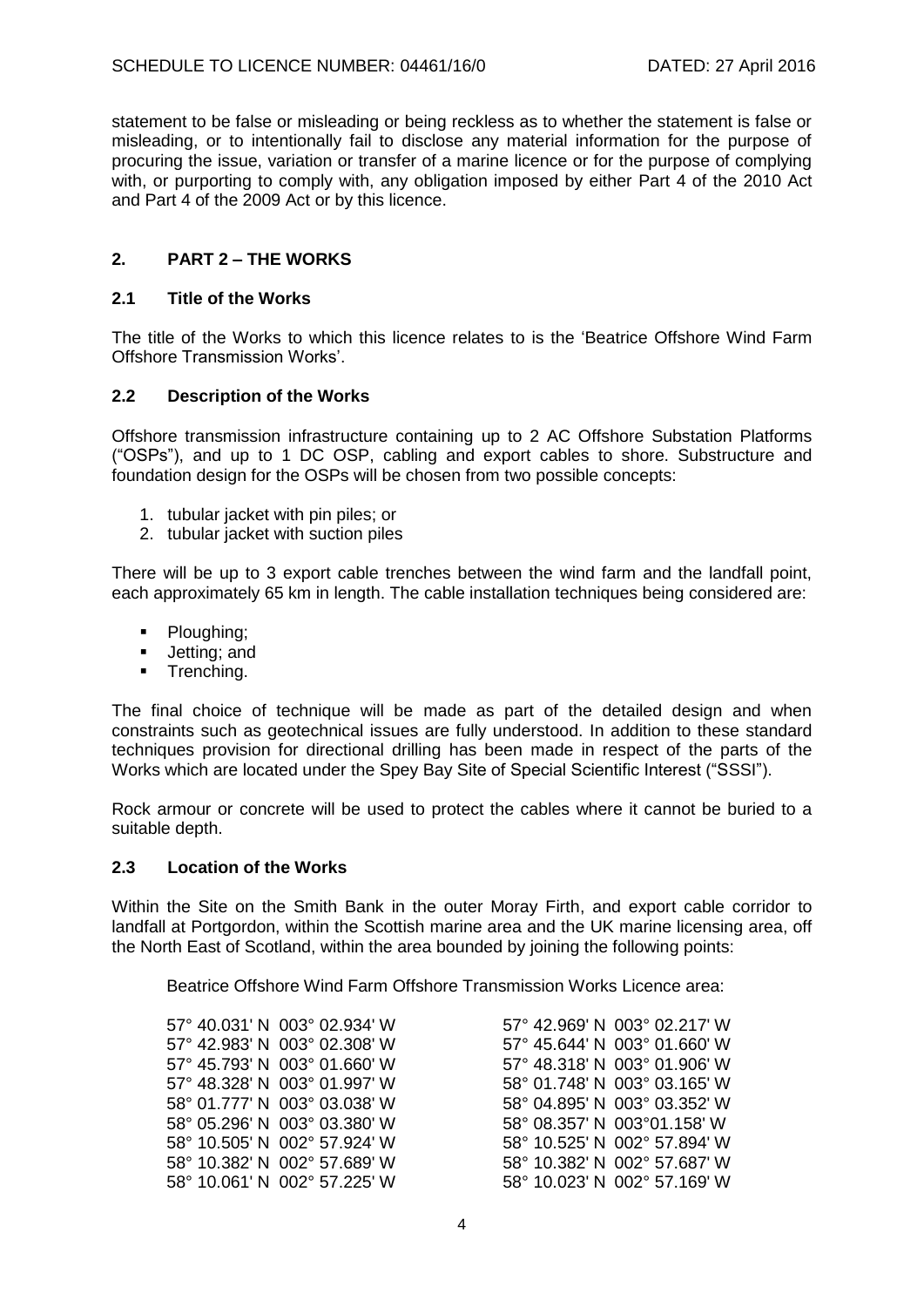| 58° 10.022' N 002° 57.168' W | 58° 09.894' N 002° 56.984' W |
|------------------------------|------------------------------|
| 58° 09.894' N 002° 56.983' W | 58° 09.865' N 002° 56.936' W |
| 58° 06.463' N 003° 01.824' W | 58° 05.229' N 003° 02.733' W |
|                              |                              |
| 58° 04.973' N 003° 02.723' W | 58° 01.772' N 003° 02.455' W |
| 58° 01.767' N 003° 02.346' W | 57° 48.318' N 003° 01.165' W |
| 57° 48.304' N 003° 01.273' W | 57° 45.982' N 003° 01.082' W |
| 57° 45.687' N 003° 01.055' W | 57° 42.906' N 003° 01.342' W |
| 57° 42.906' N 003° 01.451' W | 57° 39.850' N 003° 01.834' W |
| 57° 39.851' N 003° 01.834' W | 57° 39.864' N 003° 01.915' W |
| 57° 39.864' N 003° 01.919' W | 57° 39.864' N 003° 01.923' W |
| 57° 39.864' N 003° 01.927' W | 57° 39.864' N 003° 01.930' W |
| 57° 39.864' N 003° 01.935' W | 57° 39.865' N 003° 01.940' W |
| 57° 39.866' N 003° 01.947' W | 57° 39.868' N 003° 01.961' W |
|                              |                              |
| 57° 39.870' N 003° 01.980' W | 57° 39.871' N 003° 01.992' W |
| 57° 39.874' N 003° 02.010' W | 57° 39.876' N 003° 02.030' W |
| 57° 39.878' N 003° 02.047' W | 57° 39.880' N 003° 02.060' W |
| 57° 39.881' N 003° 02.070' W | 57° 39.882' N 003° 02.077' W |
| 57° 39.882' N 003° 02.081' W | 57° 39.884' N 003° 02.090' W |
| 57° 39.885' N 003° 02.102' W | 57° 39.887' N 003° 02.116' W |
| 57° 39.889' N 003° 02.123' W | 57° 39.890' N 003° 02.132' W |
| 57° 39.891' N 003° 02.142' W | 57° 39.894' N 003° 02.161' W |
| 57° 39.895' N 003° 02.173' W | 57° 39.896' N 003° 02.182' W |
| 57° 39.898' N 003° 02.195' W | 57° 39.898' N 003° 02.198' W |
| 57° 39.898' N 003° 02.205' W | 57° 39.898' N 003° 02.219' W |
| 57° 39.898' N 003° 02.227' W | 57° 39.898' N 003° 02.231' W |
| 57° 39.899' N 003° 02.236' W | 57° 39.899' N 003° 02.239' W |
| 57° 39.898' N 003° 02.241' W | 57° 39.898' N 003 °02.243' W |
|                              |                              |
| 57° 39.897' N 003° 02.245' W | 57° 39.896' N 003 °02.246' W |
| 57° 39.895' N 003° 02.248' W | 57° 39.893' N 003 °02.250' W |
| 57° 39.894' N 003° 02.246' W | 57° 39.894' N 003 °02.245' W |
| 57° 39.895' N 003° 02.244' W | 57° 39.894' N 003 °02.240' W |
| 57° 39.893' N 003° 02.238' W | 57° 39.892' N 003 °02.236' W |
| 57° 39.892' N 003° 02.232' W | 57° 39.891' N 003 °02.229' W |
| 57° 39.891' N 003° 02.226' W | 57° 39.891' N 003 °02.222' W |
| 57° 39.892' N 003° 02.216' W | 57° 39.892' N 003 °02.213' W |
| 57° 39.891' N 003° 02.210' W | 57° 39.891' N 003 °02.203' W |
| 57° 39.890' N 003°02.199' W  | 57 °39.890' N 003 °02.195' W |
| 57° 39.889' N 003° 02.192' W | 57° 39.888' N 003° 02.190' W |
| 57° 39.887' N 003° 02.187' W | 57° 39.884' N 003° 02.182' W |
| 57° 39.883' N 003° 02.179' W | 57° 39.882' N 003° 02.178' W |
| 57° 39.880' N 003° 02.176' W | 57° 39.879' N 003° 02.175' W |
| 57° 39.878' N 003° 02.174' W | 57° 39.877' N 003° 02.172' W |
| 57° 39.875' N 003° 02.172' W | 57° 39.877' N 003° 02.174' W |
| 57° 39.878' N 003° 02.176' W | 57° 39.878' N 003° 02.178' W |
|                              |                              |
| 57° 39.877' N 003° 02.179' W | 57° 39.876' N 003° 02.180' W |
| 57° 39.876' N 003° 02.181' W | 57° 39.875' N 003° 02.181' W |
| 57° 39.873' N 003° 02.182' W | 57° 39.870' N 003° 02.183' W |
| 57° 39.869' N 003° 02.183' W | 57° 39.869' N 003° 02.183' W |
| 57° 39.868' N 003° 02.193' W | 57° 39.874' N 003° 02.191' W |
| 57° 39.875' N 003° 02.191' W | 57° 39.876' N 003° 02.191' W |
| 57° 39.876' N 003° 02.191' W | 57° 39.876' N 003° 02.191' W |
| 57° 39.877' N 003° 02.191' W | 57° 39.877' N 003° 02.192' W |
| 57° 39.877' N 003° 02.192' W | 57° 39.877' N 003° 02.194' W |
| 57° 39.877' N 003° 02.195' W | 57° 39.876' N 003° 02.196' W |
| 57° 39.876' N 003° 02.197' W | 57° 39.876' N 003° 02.198' W |

| 58° 09.894' N              | 002° 56.984' W           |
|----------------------------|--------------------------|
| 58° 09.865' N              | 002° 56.936' W           |
| 58° 05.229' N              | 02.733' W<br>$003^\circ$ |
| 58° 01.772' N              | $003^\circ$<br>02.455' W |
| 57° 48.318'<br>Ν           | $003^\circ$<br>01.165' W |
| 57° 45.982'<br>Ν           | 01.082' W<br>$003^\circ$ |
|                            |                          |
| 57° 42.906'<br>Ν           | 01.342' W<br>$003^\circ$ |
| 57° 39.850'<br>N           | 01.834' W<br>003°        |
| 39.864'<br>57°<br>Ν        | 01.915' W<br>$003^\circ$ |
| 57° 39.864' N              | 01.923' W<br>$003^\circ$ |
| 57° 39.864' N              | 01.930' W<br>$003^\circ$ |
| 57° 39.865' N              | $003^\circ$<br>01.940'W  |
| 57° 39.868'<br>Ν           | $003^\circ$<br>01.961'W  |
| 57° 39.871'<br>N           | 01.992' W<br>$003^\circ$ |
| 57° 39.876' N              | 02.030' W<br>$003^\circ$ |
| 57° 39.880' N              | 02.060' W<br>$003^\circ$ |
| 57° 39.882' N              | 003° 02.077' W           |
| 57° 39.884' N              | 003° 02.090' W           |
| 57° 39.887' N              | 003° 02.116' W           |
| 57° 39.890' N              | 003° 02.132' W           |
| 57° 39.894' N              | $003^\circ$<br>02.161' W |
|                            |                          |
| 57° 39.896'<br>N           | $003^\circ$<br>02.182' W |
| 57° 39.898'<br>N           | 003° 02.198' W           |
| 57° 39.898'<br>Ν           | 02.219' W<br>$003^\circ$ |
| 57° 39.898'<br>Ν           | 003° 02.231' W           |
| 57° 39.899'<br>Ν           | 003° 02.239' W           |
| 39.898'<br>$57^\circ$<br>Ν | 003 °02.243' W           |
| 57° 39.896'<br>Ν           | 003 °02.246' W           |
| 57° 39.893'<br>N           | 003 °02.250' W           |
| 57° 39.894'<br>N           | 003 °02.245' W           |
| 57° 39.894'<br>N           | 003 °02.240' W           |
| 57° 39.892'<br>N           | 003 °02.236' W           |
| 57° 39.891'<br>Ν           | °02.229' W<br>003        |
| 57° 39.891'<br>N           | °02.222' W<br>003        |
| 57° 39.892' N              | 003 °02.213' W           |
| 57° 39.891' N              | °02.203' W<br>003        |
|                            |                          |
| 57 °39.890' N              | 003 °02.195' W           |
| 57° 39.888'<br>N           | 003° 02.190' W           |
| 57° 39.884'<br>N           | 003°<br>02.182' W        |
| 57° 39.882'<br>N           | $003^\circ$<br>02.178' W |
| 57° 39.879'<br>N           | $003^\circ$<br>02.175' W |
| 57° 39.877'<br>N           | 003°<br>02.172' W        |
| 57° 39.877'<br>N           | $003^\circ$<br>02.174' W |
| $57^\circ$<br>39.878' N    | 02.178' W<br>003°        |
| $57^\circ$<br>39.876' N    | 02.180' W<br>003°        |
| 39.875' N<br>$57^\circ$    | 02.181'W<br>003°         |
| 39.870' N<br>$57^\circ$    | 003°<br>02.183' W        |
| 57° 39.869' N              | 003°<br>02.183' W        |
| 57° 39.874' N              | 003°<br>02.191'W         |
| 57° 39.876'<br>N           | 003°<br>02.191' W        |
| 57° 39.876'<br>N           | 003°<br>02.191'W         |
| 57° 39.877'<br>N           | 003°<br>02.192' W        |
| 39.877' N<br>57°           | 02.194' W<br>$003^\circ$ |
|                            | 003° 02.196' W           |
| 57° 39.876' N              |                          |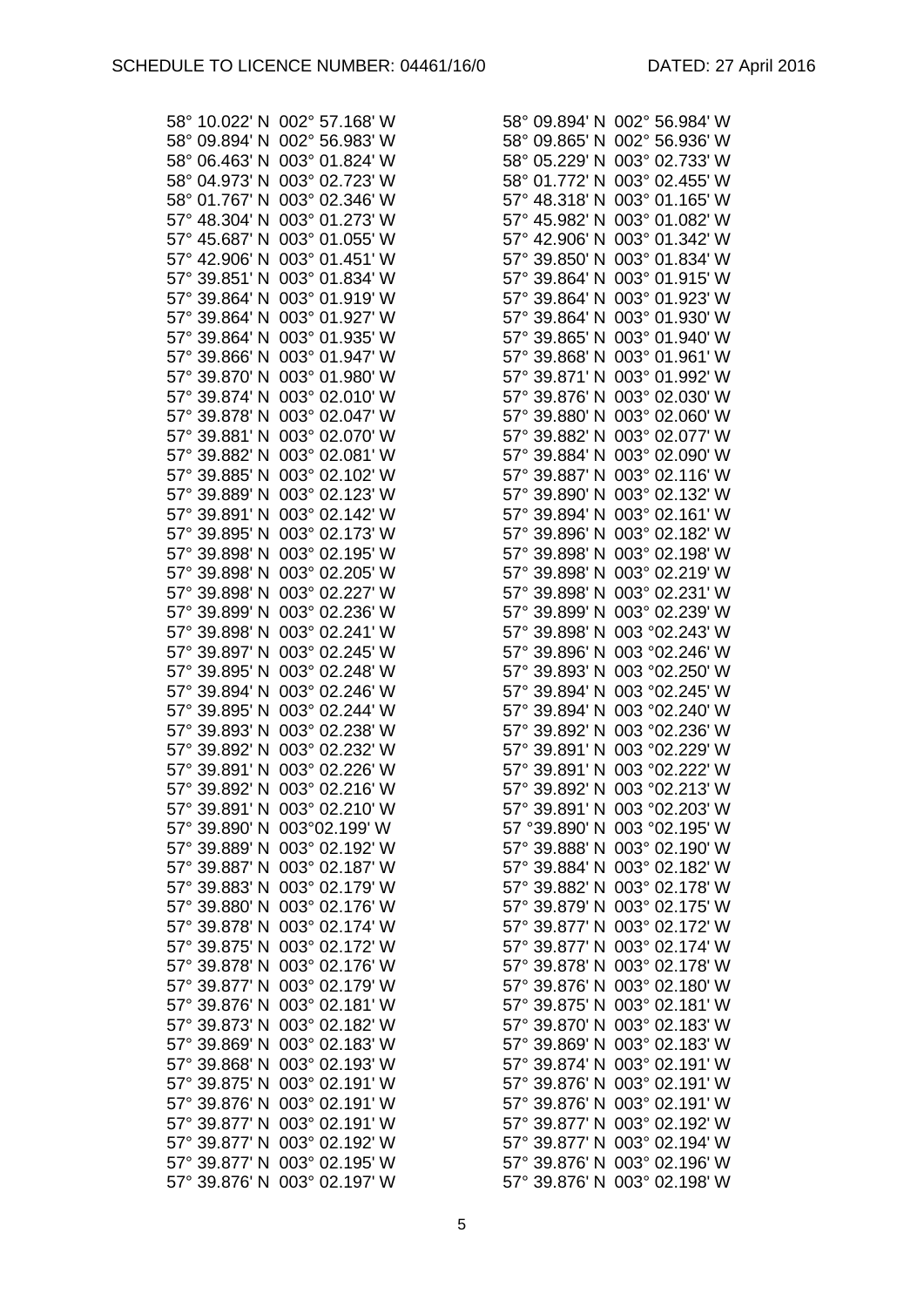57° 40.009' N 003° 02.823' W 57° 40.012' N 003° 02.836' W

| 57° 39.875' N 003° 02.199' W                                 | 57° 39.875' N 003° 02.200' W                                 |
|--------------------------------------------------------------|--------------------------------------------------------------|
| 57° 39.874' N 003° 02.200' W                                 | 57° 39.874' N 003° 02.201' W                                 |
| 57° 39.874' N 003° 02.201' W                                 | 57° 39.874' N 003° 02.202' W                                 |
| 57° 39.874' N 003° 02.203' W                                 | 57° 39.877' N 003° 02.205' W                                 |
| 57° 39.878' N 003° 02.207' W                                 | 57° 39.879' N 003° 02.209' W                                 |
| 57° 39.880' N 003° 02.210' W                                 | 57° 39.881' N 003° 02.212' W                                 |
| 57° 39.882' N 003° 02.213' W                                 | 57° 39.882' N 003° 02.214' W                                 |
| 57° 39.883' N 003° 02.217' W                                 | 57° 39.883' N 003° 02.217' W                                 |
| 57° 39.883' N 003° 02.218' W                                 | 57° 39.883' N 003° 02.218' W                                 |
| 57° 39.883' N 003° 02.219' W                                 | 57° 39.883' N 003° 02.222' W                                 |
| 57° 39.883' N 003° 02.226' W                                 | 57° 39.882' N 003° 02.228' W                                 |
| 57° 39.882' N 003° 02.231' W                                 | 57° 39.882' N 003° 02.234' W                                 |
| 57° 39.883' N 003° 02.238' W                                 | 57° 39.883' N 003° 02.241' W                                 |
| 57° 39.884' N 003° 02.245' W                                 | 57° 39.885' N 003° 02.249' W                                 |
| 57° 39.887' N 003° 02.253' W                                 | 57° 39.887' N 003° 02.253' W                                 |
| 57° 39.888' N 003° 02.256' W                                 | 57° 39.890' N 003° 02.259' W                                 |
| 57° 39.890' N 003° 02.260' W                                 | 57° 39.891' N 003° 02.261' W                                 |
| 57° 39.893' N 003° 02.264' W                                 | 57° 39.893' N 003° 02.265' W                                 |
| 57° 39.895' N 003° 02.267' W                                 | 57° 39.896' N 003° 02.268' W                                 |
| 57° 39.897' N 003° 02.269' W                                 | 57° 39.899' N 003° 02.270' W                                 |
| 57° 39.900' N 003° 02.272' W                                 | 57° 39.901' N 003° 02.274' W                                 |
| 57° 39.902' N 003° 02.276' W                                 | 57° 39.904' N 003° 02.278' W                                 |
| 57° 39.905' N 003° 02.281' W                                 | 57° 39.906' N 003° 02.284' W                                 |
| 57° 39.907' N 003° 02.288' W                                 | 57° 39.907' N 003° 02.291' W                                 |
| 57° 39.908' N 003° 02.295' W                                 | 57° 39.909' N 003° 02.298' W                                 |
| 57° 39.910' N 003° 02.312' W                                 | 57° 39.913' N 003° 02.326' W                                 |
| 57° 39.915' N 003° 02.344' W                                 | 57° 39.918' N 003° 02.361' W                                 |
| 57° 39.920' N 003° 02.375' W                                 | 57° 39.923' N 003° 02.394' W                                 |
| 57° 39.924' N 003° 02.404' W                                 | 57° 39.927' N 003° 02.421' W                                 |
| 57° 39.929' N 003° 02.435' W                                 | 57° 39.931' N 003° 02.449' W                                 |
| 57° 39.932' N 003° 02.453' W                                 | 57° 39.932' N 003° 02.454' W                                 |
| 57° 39.932' N 003° 02.455' W<br>57° 39.934' N 003° 02.466' W | 57° 39.933' N 003° 02.459' W<br>57° 39.936' N 003° 02.476' W |
|                                                              | 57° 39.939' N 003° 02.494' W                                 |
| 57° 39.938' N 003° 02.489' W<br>57° 39.942' N 003° 02.508' W | 57° 39.944' N 003° 02.520' W                                 |
| 57° 39.944' N 003° 02.522' W                                 | 57° 39.945' N 003° 02.528' W                                 |
| 57° 39.946' N 003° 02.533' W                                 | 57° 39.946' N 003° 02.534' W                                 |
| 57° 39.947' N 003° 02.536' W                                 | 57° 39.947' N 003° 02.538' W                                 |
| 57° 39.948' N 003° 02.540' W                                 | 57° 39.951' N 003° 02.552' W                                 |
| 57° 39.953' N 003° 02.560' W                                 | 57° 39.954' N 003° 02.568' W                                 |
| 57° 39.956' N 003° 02.576' W                                 | 57° 39.959' N 003° 02.589' W                                 |
| 57° 39.964' N 003° 02.612' W                                 | 57° 39.966' N 003° 02.624' W                                 |
| 57° 39.968' N 003° 02.629' W                                 | 57° 39.969' N 003° 02.636' W                                 |
| 57° 39.969' N 003° 02.636' W                                 | 57° 39.969' N 003° 02.637' W                                 |
| 57° 39.970' N 003° 02.638' W                                 | 57° 39.970' N 003° 02.639' W                                 |
| 57° 39.970' N 003° 02.640' W                                 | 57° 39.970' N 003° 02.641' W                                 |
| 57° 39.970' N 003° 02.642' W                                 | 57° 39.972' N 003° 02.650' W                                 |
| 57° 39.977' N 003° 02.671' W                                 | 57° 39.978' N 003° 02.678' W                                 |
| 57° 39.980' N 003° 02.685' W                                 | 57° 39.981' N 003° 02.694' W                                 |
| 57° 39.982' N 003° 02.699' W                                 | 57° 39.986' N 003° 02.715' W                                 |
| 57° 39.987' N 003° 02.718' W                                 | 57° 39.991' N 003° 02.738' W                                 |
| 57° 39.996' N 003° 02.757' W                                 | 57° 39.997' N 003° 02.765' W                                 |
| 57° 40.002' N 003° 02.788' W                                 | 57° 40.004' N 003° 02.797' W                                 |
| 57° 40.007' N 003° 02.811' W                                 | 57° 40.008' N 003° 02.816' W                                 |

| 57° 39.875' N              | 003° 02.200' W           |
|----------------------------|--------------------------|
| 57° 39.874'<br>N           | 02.201' W<br>$003^\circ$ |
|                            |                          |
| 57° 39.874'<br>N           | $003^\circ$<br>02.202' W |
| 57° 39.877'<br>N           | $003^\circ$<br>02.205' W |
| N<br>57° 39.879'           | 02.209' W<br>003°        |
| N                          | 02.212' W<br>003°        |
| 57° 39.881'                |                          |
| 39.882' N<br>$57^\circ$    | 02.214' W<br>003°        |
| 39.883' N<br>$57^\circ$    | 02.217' W<br>003°        |
| $57^\circ$<br>39.883' N    | 02.218' W<br>003°        |
|                            |                          |
| 57° 39.883'<br>N           | 003°<br>02.222' W        |
| 57° 39.882'<br>N           | $003^\circ$<br>02.228' W |
| 57° 39.882'<br>N           | $003^\circ$<br>02.234' W |
| 57° 39.883'<br>Ν           | 003°<br>02.241'W         |
|                            |                          |
| N<br>57° 39.885'           | 003°<br>02.249' W        |
| 57° 39.887' N              | 02.253' W<br>003°        |
| 57° 39.890' N              | 02.259' W<br>003°        |
| 57° 39.891' N              | 02.261' W<br>003°        |
|                            |                          |
| 57° 39.893' N              | 02.265' W<br>003°        |
| 57° 39.896'<br>N           | $003^\circ$<br>02.268' W |
| 57° 39.899'<br>N           | 02.270' W<br>$003^\circ$ |
| 57° 39.901'<br>N           | $003^\circ$<br>02.274' W |
|                            |                          |
| 57° 39.904'<br>N           | 003°<br>02.278' W        |
| 57° 39.906'<br>N           | 003°<br>02.284' W        |
| 39.907'<br>$57^\circ$<br>N | 02.291'W<br>003°         |
| 57° 39.909' N              | 02.298' W<br>003°        |
| 39.913' N<br>$57^\circ$    | 02.326' W<br>003°        |
| $57^\circ$<br>N            | 003°                     |
| 39.918'                    | 02.361' W                |
| 57° 39.923'<br>N           | 003°<br>02.394' W        |
| 57° 39.927'<br>N           | 003°<br>02.421'W         |
| 57° 39.931'<br>N           | 003°<br>02.449' W        |
| 57° 39.932'<br>N           | 003°<br>02.454' W        |
| 57° 39.933'<br>N           | 02.459' W<br>$003^\circ$ |
|                            |                          |
| 57° 39.936'<br>Ν           | 02.476' W<br>$003^\circ$ |
| 57° 39.939'<br>Ν           | 02.494' W<br>$003^\circ$ |
| 57° 39.944' N              | 003° 02.520' W           |
| $57^\circ$<br>39.945' N    | 02.528' W<br>$003^\circ$ |
| $57^\circ$<br>39.946'<br>N | 003°<br>02.534' W        |
|                            |                          |
| $57^\circ$<br>39.947'<br>N | 003°<br>02.538' W        |
| 57° 39.951'<br>N           | $003^\circ$<br>02.552' W |
| 39.954'<br>N<br>$57^\circ$ | 003°<br>02.568' W        |
| $57^\circ$<br>39.959'<br>N | 003°<br>02.589' W        |
| 39.966'<br>N<br>$57^\circ$ | 003°<br>02.624' W        |
|                            |                          |
| $57^\circ$<br>39.969'<br>N | 003°<br>02.636' W        |
| 39.969'<br>$57^\circ$<br>N | 003°<br>02.637' W        |
| 39.970'<br>N<br>$57^\circ$ | 003°<br>02.639' W        |
| N<br>$57^\circ$<br>39.970' | 003°<br>02.641'W         |
| $57^\circ$<br>39.972'<br>N | $003^\circ$<br>02.650' W |
|                            |                          |
| 57° 39.978'<br>N           | 003°<br>02.678' W        |
| 57° 39.981'<br>N           | $003^\circ$<br>02.694' W |
| $57^\circ$<br>39.986'<br>N | 003°<br>02.715' W        |
| $57^\circ$<br>39.991'<br>N | 003°<br>02.738' W        |
| 39.997'<br>$57^\circ$<br>N | 003°<br>02.765' W        |
| 57° 40.004'                | 02.797' W<br>003°        |
| N                          |                          |
| 57° 40.008'<br>N           | 02.816' W<br>003°        |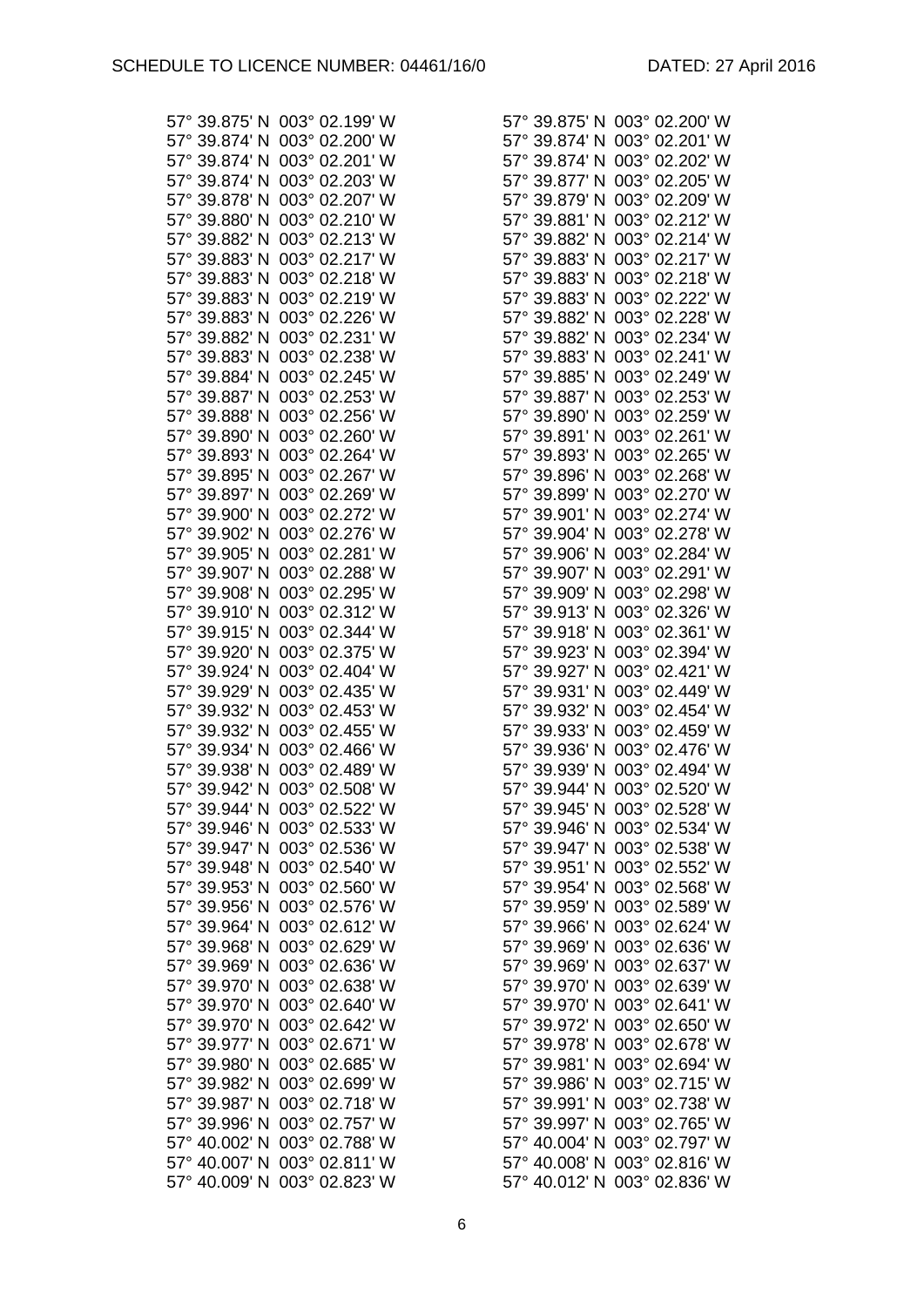|  | 57° 40.012′ N 003° 02.840′ W  |
|--|-------------------------------|
|  | 57° 40.018′ N 003° 02.869′ W  |
|  | 57° 40.025′ N 003° 02.901′ W  |
|  | 57° 40.028′ N 003° 02.913′ W  |
|  | 57° 40.031′ N 003° 02.932′ W. |

57° 40.015' N 003° 02.852' W 57° 40.022' N 003° 02.886' W 57° 40.027' N 003° 02.907' W 57° 40.029' N 003° 02.923' W

#### **2.4 Deposits**

This licence authorises the deposit of the undernoted substances and objects required in connection with the Works, subject to the maximum amounts as specified below:

#### **PERMANENT DEPOSITS**

Steel/Iron, 16000 tonnes Concrete, 42000 m³ Silt, 130000 m<sup>3</sup> Sand, 130000 m<sup>3</sup> Stone/Rock/Gravel - Size range 50 mm - 200 mm, 435000 m<sup>3</sup> Concrete bags/mattresses - No 15,000 (6 m x 3 m x 1.5 m), 390000 m³ Up to 3 Cables of, 65000 m

#### **2.5 Persons responsible for the deposits of the substances or objects**

The operators, vessels and vehicles engaging in the Licensable Marine Activity must be notified to the Licensing Authority under condition 3.1.2 prior to their engagement in the Works:

| Name of Vessel or Vehicle   Operator<br>Registration |                 | Type(s)         |
|------------------------------------------------------|-----------------|-----------------|
| To be confirmed                                      | To be confirmed | To be confirmed |

#### **2.6 Persons acting on behalf of the Licensee**

The name and address of any agents, contractors or sub-contractors appointed to carry out any part, or all, of the Licensable Marine Activity must be notified to the Licensing Authority under condition 3.1.2 prior to their engagement in the Works:

| <b>Role</b>     | <b>Company Name</b> | <b>Address</b>  | <b>Contact Name</b> |
|-----------------|---------------------|-----------------|---------------------|
| To be confirmed | To be confirmed     | To be confirmed | To be confirmed     |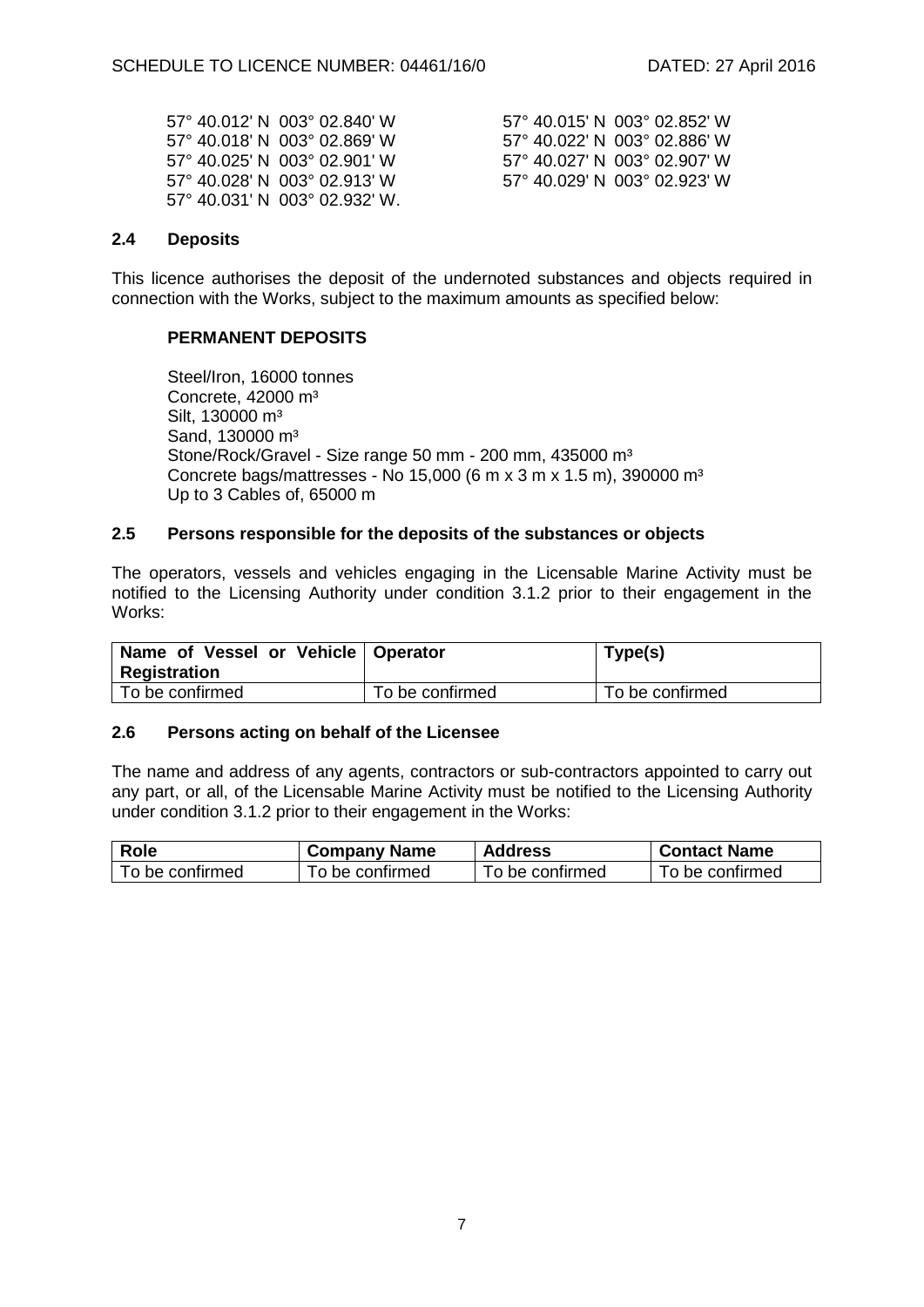## **3. PART 3 – CONDITIONS**

### **3.1 General conditions**

#### **3.1.1 Licence conditions binding other parties**

All conditions attached to this licence bind any person who for the time being owns, occupies or enjoys any use of the Works for which this licence has been granted in relation to those licensed activities authorised under item 5 in section 21(1) of the 2010 Act and item 7 in section 66(1) of the 2009 Act whether or not this licence has been transferred to that person.

#### **3.1.2 Vessels, agents, contractors and sub-contractors**

The Licensee must provide, as soon as reasonably practicable in advance of their engagement in the Licensable Marine Activity authorised under this licence, the name and function of any vessel, vehicle, agent, contractor or sub-contractor appointed to engage in the Works. Where applicable the notification must include the master's name, vessel type, vessel IMO number and vessel owner or operating company.

Any changes to the supplied details must be notified to the Licensing Authority, in writing, prior to any vessel, agent, contractor or sub-contractor engaging in the Licensable Marine Activity.

Only those vessels, agents, contractors or sub-contractors notified to the Licensing Authority are permitted to carry out any part of the Works.

The Licensee must satisfy themselves that any masters of vessels or vehicle operators, agents, contractors or sub-contractors are aware of the extent of the Works for which this licence has been granted, the activity which is licensed and the terms of the conditions attached to this licence. All masters of vessels or vehicle operators, agents, contractors and sub-contractors permitted to engage in the Works must abide by the conditions set out in this licence.

The Licensee must give a copy of this licence, and any subsequent variations made to this licence in accordance with section 30 of the 2010 Act and section 72 of the 2009 Act, ensuring it is read and understood, to the masters of any vessels, vehicle operators, agents, contractors or sub-contractors permitted to engage in the Works.

### **3.1.3 Force Majeure**

Should the Licensee or any of their agents, contractors or sub-contractors, by any reason of *force majeure* deposit anywhere in the marine environment any substance or object, then the Licensee must notify the Licensing Authority of the full details of the circumstances of the deposit within 48 hours of the incident occurring (failing which as soon as reasonably practicable after that period of 48 hours has elapsed). *Force majeure* may be deemed to apply when, due to stress of weather or any other cause, the master of a vessel or vehicle operator determines that it is necessary to deposit the substance or object other than at the Site because the safety of human life or, as the case may be, the vessel, vehicle or marine structure is threatened. Under Annex II, Article 7 of the Convention for the Protection of the Marine Environment of the North-east Atlantic, the Licensing Authority is obliged to immediately report force majeure incidents to the Convention Commission.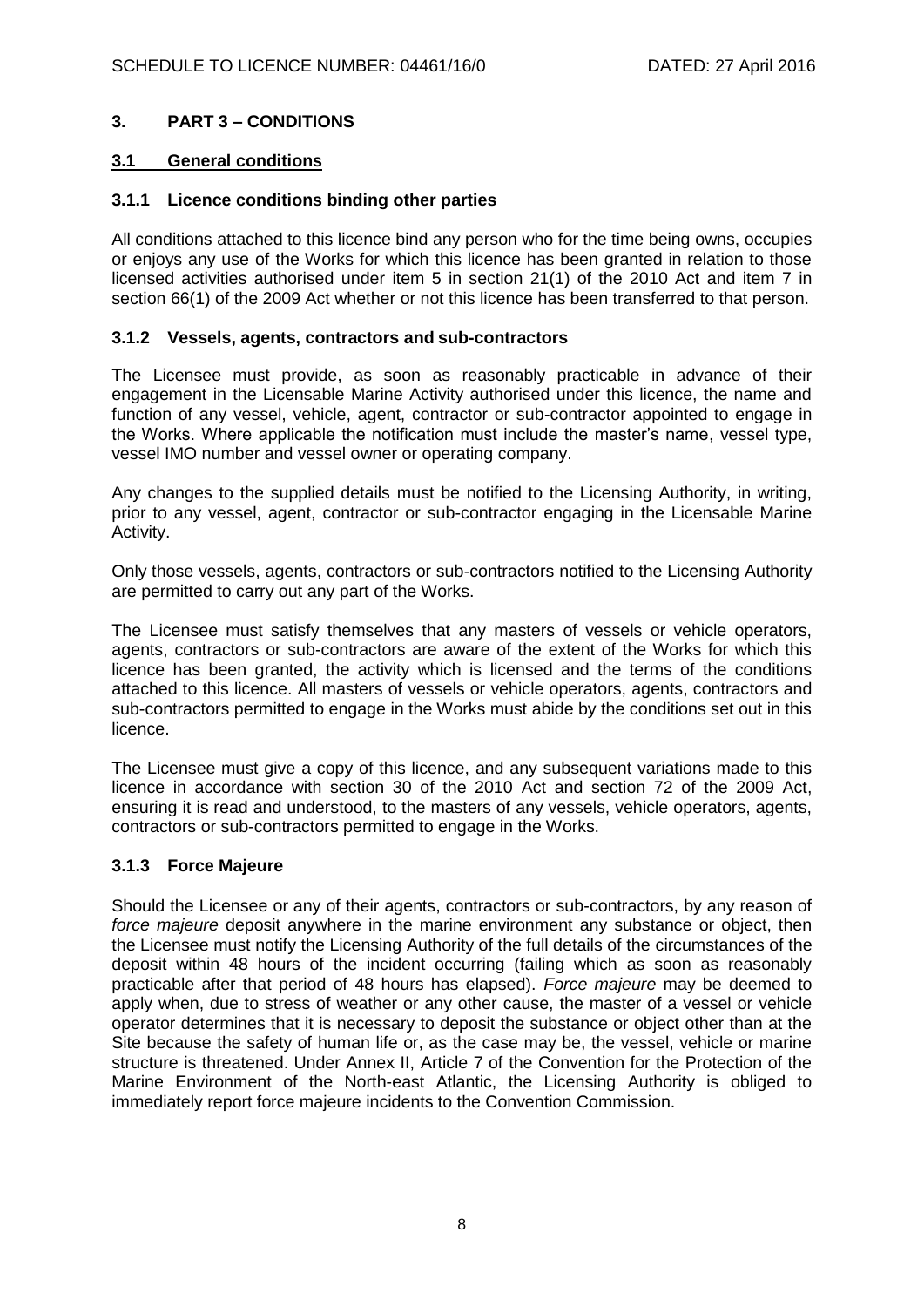## **3.1.4 Material alterations to the licence application**

The Licensee must, where any information upon which the granting of this licence was based has after the granting of the licence altered in any material respect, notify the Licensing Authority of this fact, in writing, as soon as is practicable.

#### **3.1.5 Submission of specification of studies, surveys and plans to the Licensing Authority**

The Licensee must submit the details and specifications of all studies, surveys and plans that are required to be undertaken under this licence in relation to the Works, in writing, to the Licensing Authority, for their written approval. Commencement of the studies or surveys and implementation of plans must not occur until the Licensing Authority has given its written approval to the Licensee.

Specification of studies, surveys or plans prepared pursuant to another consent or licence relating to the Works by the Licensee or by a third party may also be used to satisfy the requirements of this licence.

### **3.1.6 Submission of reports to the Licensing Authority**

The Licensee must submit all reports to the Licensing Authority, in writing, as are required under this licence within the time periods specified in this licence. Where it would appear to the Licensee that there may be a delay in the submission of the reports to the Licensing Authority, then the Licensee must advise the Licensing Authority of this fact as soon as is practicable and no later than the time by which those reports ought to have been submitted to the Licensing Authority under the terms of this licence.

The reports must include executive summaries, assessments and conclusions and any data will, subject to any rules permitting non-disclosure, be made publically available by the Licensing Authority or by any such party appointed at their discretion.

Reports prepared pursuant to another consent or licence relating to the Works by the Licensee or by a third party may also be used to satisfy the requirements of this licence.

### **3.1.7 Chemical usage**

The Licensee must ensure that all chemicals which are to be utilised in the Works have been approved in writing by the Licensing Authority prior to use. All chemicals utilised in the Works must be selected from the List of Notified Chemicals assessed for use by the offshore oil and gas industry under the Offshore Chemicals Regulations 2002, unless approved in writing by the Licensing Authority.

### **3.1.8 Environmental protection**

The Licensee must ensure that all reasonable, appropriate and practicable steps are taken at all times to minimise damage to the Scottish marine area and the UK marine licensing area caused by the Licensable Marine Activity authorised under this licence.

The Licensee shall ensure appropriate steps are taken to minimise damage to the beach and foreshore by the Licensable Marine Activity authorised under this licence.

The Licensee must ensure that any debris or waste material placed below MHWS during the construction and operation of the Works is removed from the Site, as soon as is reasonably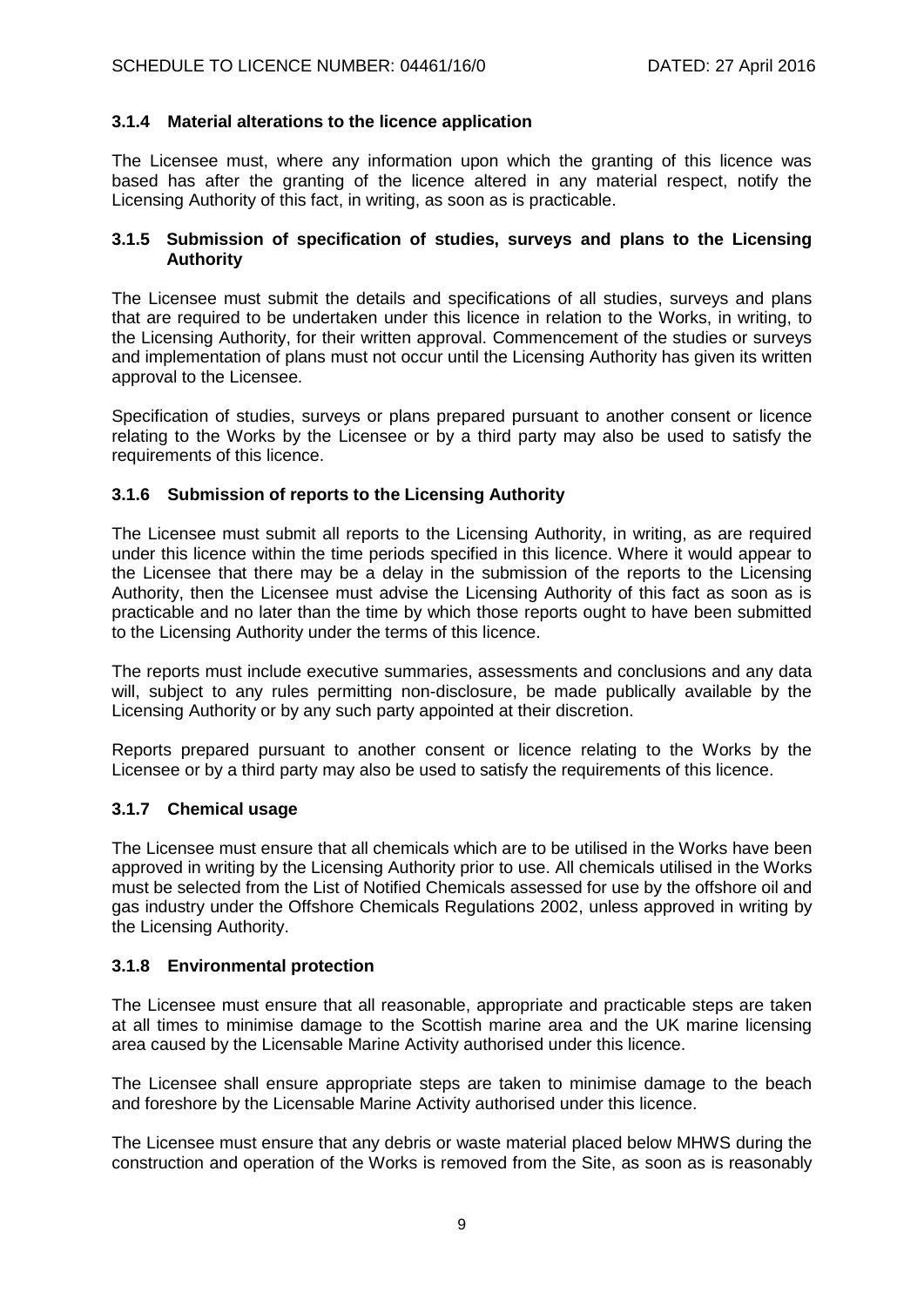practicable, for disposal at a location above the MHWS approved by the Scottish Environment Protection Agency ("SEPA").

The Licensee must ensure that all substances and objects deposited during the execution of the Works are inert (or appropriately coated or protected so as to be rendered inert) and do not contain toxic elements which may be harmful to the marine environment, the living resources which it supports or human health.

The Licensee must ensure that the risk of transferring marine non-native species to and from the Site is kept to a minimum by ensuring appropriate bio-fouling management practices are implemented during the Works.

The Licensee must ensure that if oil based drilling muds are utilised they must be contained within a zero discharge system. Any drill cuttings associated with the use of water-based drilling muds situated within the licence area of the Works need not be removed from the seabed.

### **3.1.9 Availability of the licence for inspection**

The Licensee must ensure that copies of this licence are available for inspection by any authorised marine enforcement officer at:

- a) the premises of the Licensee;
- b) the premises of any agent, contractor or sub-contractor acting on behalf of the Licensee;
- c) any onshore premises directly associated with the Works; and
- d) aboard any vessel engaged in the Works.

### **3.1.10 Inspection of the Works**

Any persons authorised by the Licensing Authority, must be permitted to inspect the Works at any reasonable time. As far as reasonably practicable, the Licensee must, on being given reasonable notice by the Licensing Authority (of at least 72 hours), provide transportation to and from the Site for any persons authorised by the Licensing Authority to inspect the Site.

### **3.1.11 Emergencies**

If the assistance of a Government Department (to include departments of Devolved Administrations) is required to deal with any emergency arising from:

- a) the failure to mark and light the Works as required by this licence;
- b) the maintenance of the Works; or
- c) the drifting or wreck of the Works,

to include the broadcast of navigational warnings, then the Licensee is liable for any expenses incurred in securing such assistance.

## **3.1.12 Marine Pollution Contingency Plan ("MPCP")**

The Licensee must, no later than 3 months prior to the Commencement of the Works, submit in writing to the Licensing Authority for their written approval, a MPCP.

The MPCP must make provision in respect of spills and collision incidents occurring during the construction and operation of the Works and where such spills or collisions occur then the MPCP must be adhered to in full. The MPCP must take into account existing plans for all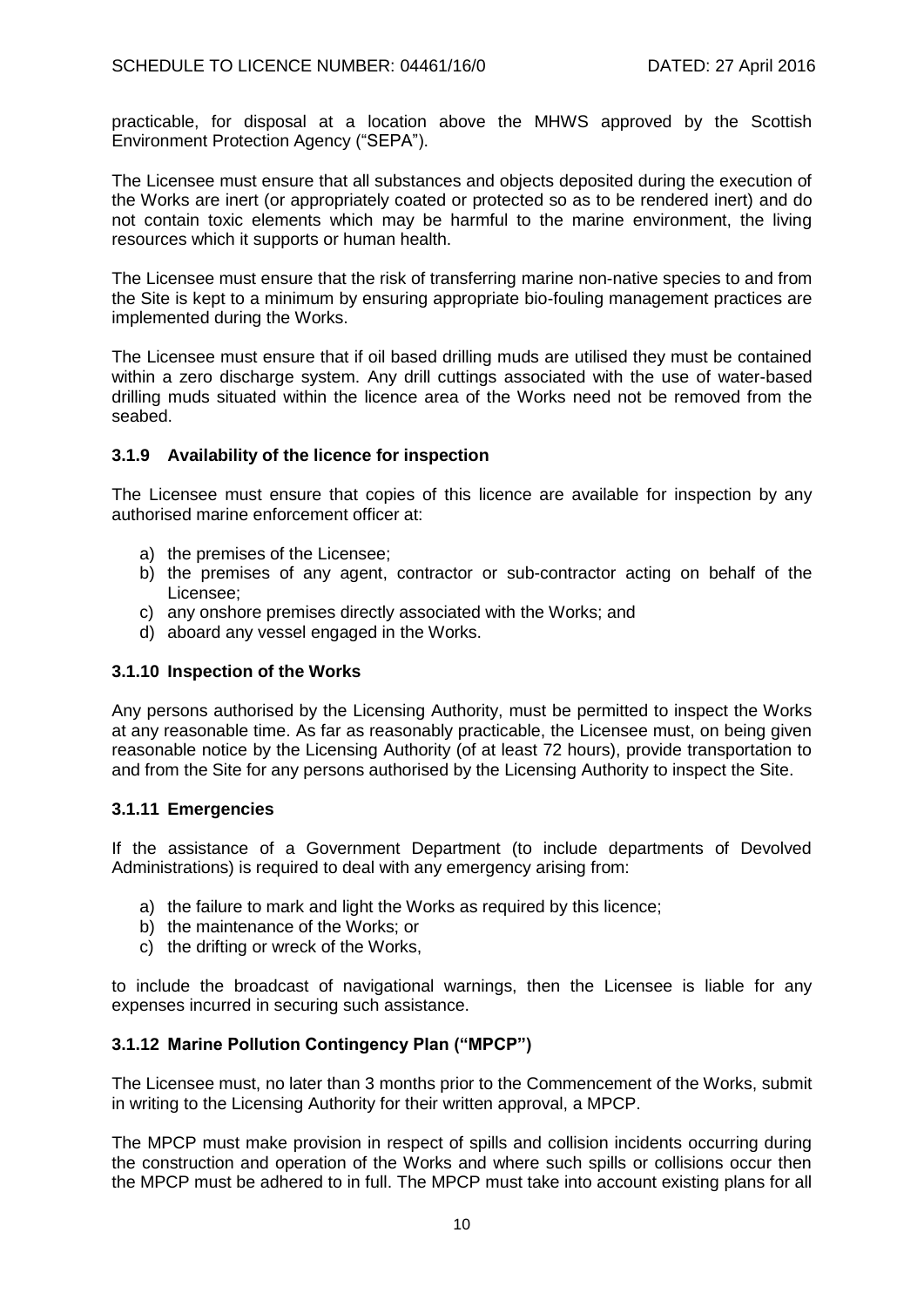operations, including offshore installations that may have an influence on the MPCP. Practices used to refuel vessels at sea must conform to industry standards and to relevant legislation. The MPCP must set out how any oil leaks within the structures are to be remedied and that such relevant repairs are required to be undertaken without undue delay.

Commencement of the Works must not occur until the Licensing Authority has given its written approval to the MPCP. The Works must be constructed and operated in accordance with the MPCP.

### **3.2 Conditions specific to the Works**

### **3.2.1 Conditions applicable to all phases of the Works**

## **3.2.1.1 Project Environmental Monitoring Programme ("PEMP")**

The Licensee must, no later than 6 months prior to the Commencement of the Works, submit a PEMP, in writing, to the Licensing Authority for their written approval. Such approval may only be granted following consultation by the Licensing Authority with the Joint Nature Conservation Committee ("JNCC"), Scottish Natural Heritage ("SNH"), Whale and Dolphin Conservation ("WDC"), the Association of Salmon Fishery Boards ("ASFB") and any other ecological advisors as required at the discretion of the Scottish Ministers. The PEMP must be in accordance with the Application as it relates to environmental monitoring.

The PEMP must set out measures by which the Licensee must monitor the environmental impacts of the Works. Monitoring is required throughout the lifespan of the Works where this is deemed necessary by the Licensing Authority and specifically, monitoring for cable exposure as specified in condition 3.2.2.10 parts e and f. Lifespan in this context includes pre-construction, construction, operational and decommissioning phases.

Monitoring should be done in such a way as to ensure that the data which is collected allows useful and valid comparisons as between different phases of the Works. Monitoring may also serve the purpose of verifying key predictions in the Application. Additional monitoring may be required in the event that further potential adverse environmental effects are identified for which no predictions were made in the Application.

The Licensing Authority may agree that monitoring may cease before the end of the lifespan of the Works.

The PEMP must cover, but not be limited to the following matters:

- a) Pre-construction, construction (if considered appropriate by the Licensing Authority) and post-construction monitoring surveys as relevant in terms of the Application and any subsequent surveys for:
	- 1. Diadromous fish;
	- 2. Benthic communities; and
	- 3. Seabed scour and local sediment deposition.
- b) The participation by the Licensee in surveys to be carried out in relation to marine mammals as set out in the Marine Mammal Monitoring Programme.

All the initial methodologies for the above monitoring must be approved, in writing, by the Licensing Authority and, where appropriate, in consultation with the Moray Firth Regional Advisory Group ("MFRAG"), referred to in conditions 3.2.2.18 and 3.2.3.10 of this licence.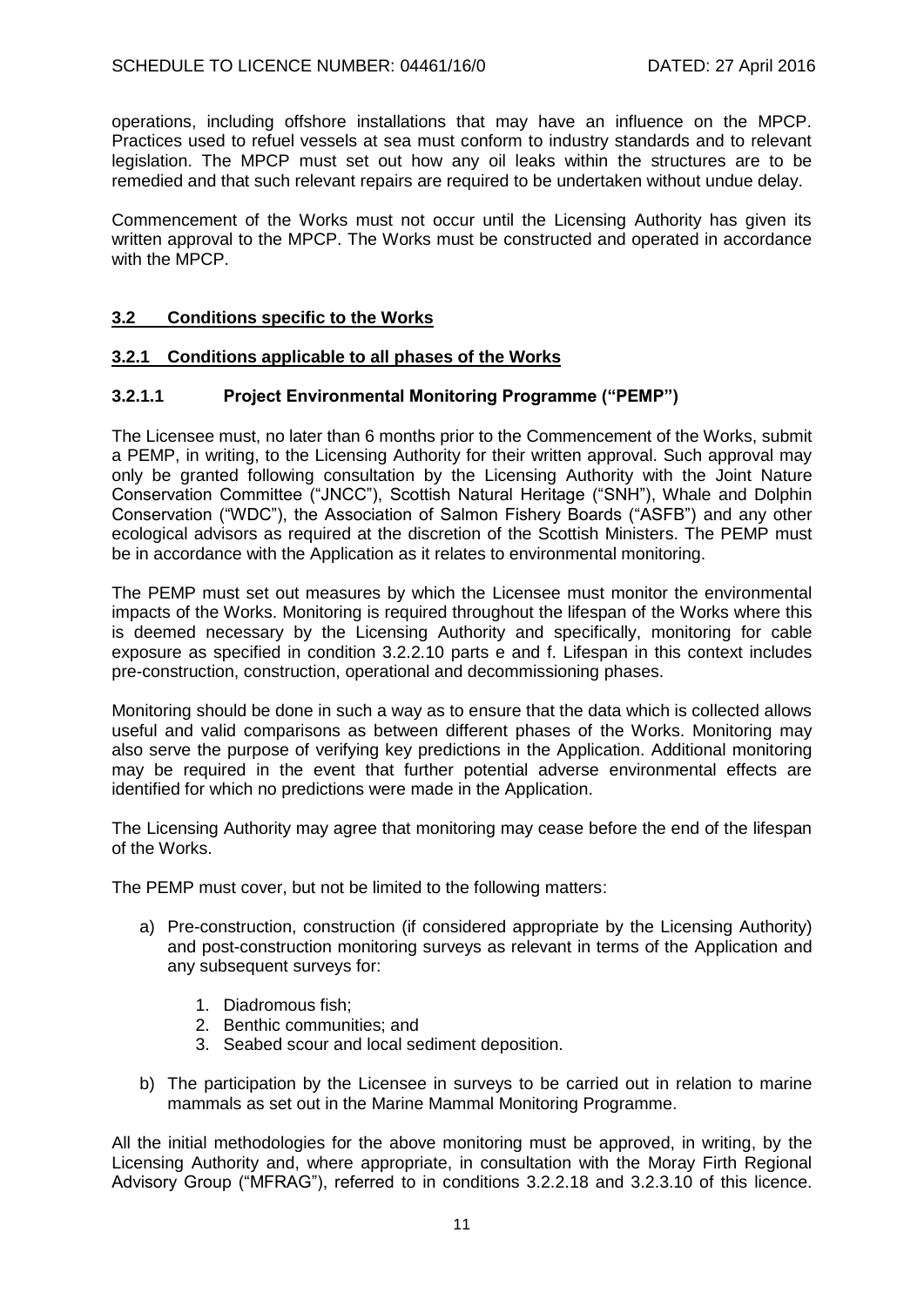Any pre-consent surveys carried out by Licensee to address any of the above species may be used in part to discharge this condition.

The PEMP is a live document and must be regularly reviewed by the Licensing Authority, at timescales to be determined by the Licensing Authority, in consultation with the MFRAG to identify the appropriateness of on-going monitoring. Following such reviews, the Licensing Authority may, in consultation with the MFRAG, require the Licensee to amend the PEMP and submit such an amended PEMP, in writing, to the Licensing Authority for their written approval. Such approval may only be granted following consultation with MFRAG and any other ecological, or such other advisors as may be required at the discretion of the Licensing Authority. The PEMP, as amended from time to time, must be fully implemented by the Licensee at all times.

The Licensee must submit written reports of such monitoring surveys to the Licensing Authority at timescales to be determined by the Licensing Authority in consultation with the MFRAG. Subject to any legal restrictions regarding the treatment of the information, the results are to be made publicly available by the Licensing Authority, or by such other party appointed at their discretion.

### **3.2.1.2 Environmental Management Plan ("EMP")**

The Licensee must, no later than 6 months prior to the Commencement of the Works, submit an EMP, in writing, to the Licensing Authority for their written approval. Such approval may only be granted following consultation by the Licensing Authority with the JNCC, SNH, SEPA and any such other advisors or organisations as may be required at the discretion of the Licensing Authority. The Works must, at all times, be constructed and operated in accordance with the approved EMP (as updated and amended from time to time by the Licensee). Any updates or amendments made to the EMP by the Licensee must be submitted, in writing, by the Licensee to the Licensing Authority for their written approval.

The EMP must provide the over-arching framework for on-site environmental management during the phases of works as follows:

- a) all construction as required to be undertaken before the Final Commissioning of the Works; and
- b) the operational lifespan of the Works from the Final Commissioning of the Works until the cessation of electricity transmission (Environmental management during decommissioning is addressed by condition 3.2.2.2).

The EMP must be in accordance with the Application as it relates to environmental management measures. The EMP must set out the roles, responsibilities and chain of command for the Licensee personnel, any contractors or sub-contractors in respect of environmental management for the protection of environmental interests during the construction and operation of the Works. It must address, but not be limited to, the following over-arching requirements for environmental management during construction:

- a) Mitigation measures to prevent significant adverse impacts to environmental interests, as identified in the Application and pre-consent and pre-construction surveys, and include the relevant parts of the Construction Method statement ("CMS");
- b) Pollution prevention measures and contingency plans;
- c) Management measures to prevent the introduction of marine non-native marine species;
- d) Measures to minimise, recycle, reuse and dispose of waste streams; and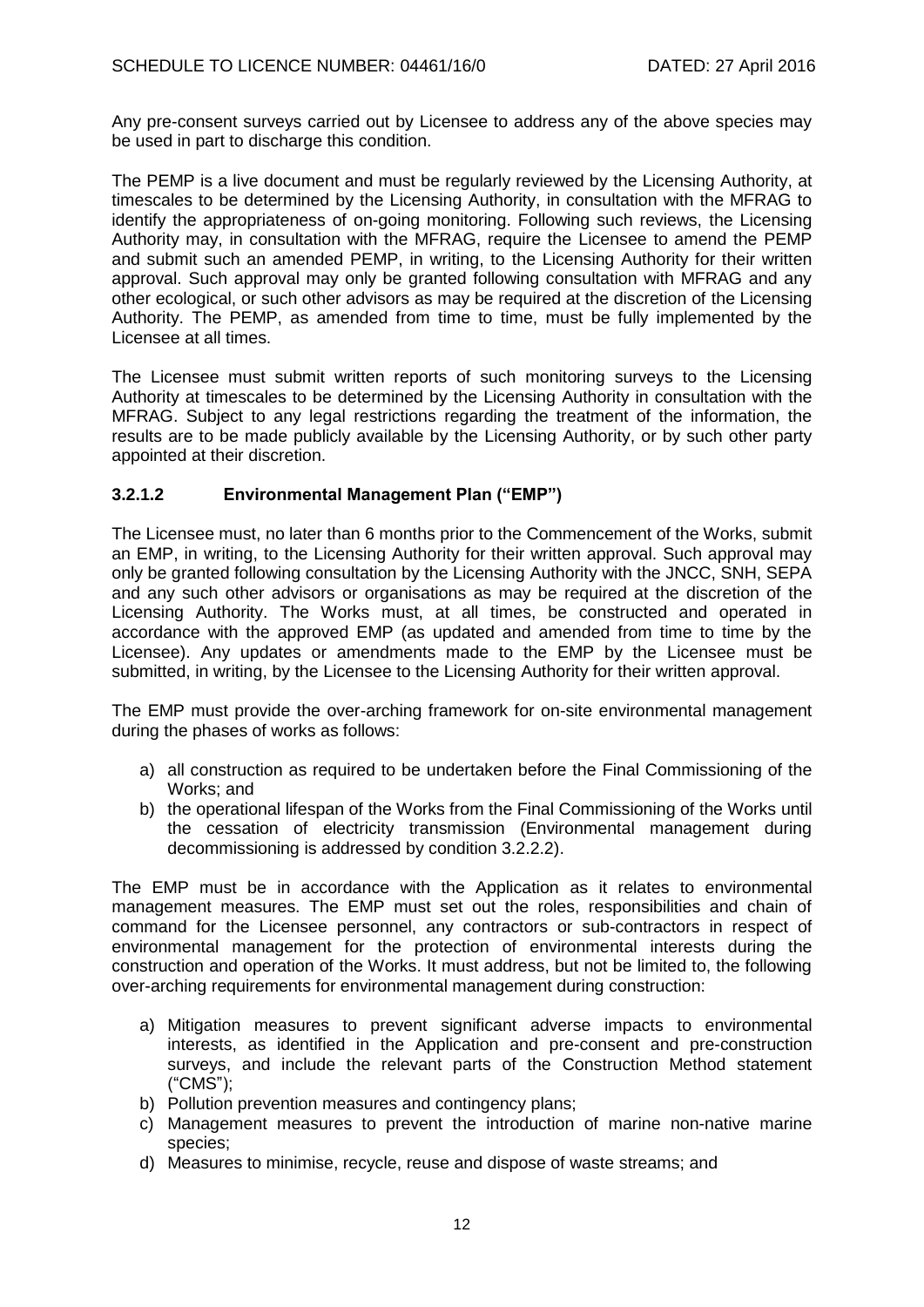e) The reporting mechanisms that will be used to provide the Licensing Authority and relevant stakeholders (including, but not limited to, the JNCC, SNH, SEPA, Maritime and Coastguard Agency ("MCA") and the Northern Lighthouse Board ("NLB")) with regular updates on construction activity, including any environmental issues that have been encountered and how these have been addressed.

The Licensee must, no later than 3 months prior to the Final Commissioning of the Works, submit an updated EMP, in writing, to cover the operation and maintenance activities for the Works to the Licensing Authority for their written approval. Such approval may be given only following consultation with the JNCC, SNH, SEPA and any such other advisors or organisations as may be required at the discretion of the Licensing Authority. The EMP must be regularly reviewed by the Licensee and the MFRAG (refer to conditions 3.2.2.18 and 3.2.3.10) over the lifespan of the Works, and be kept up to date (in relation to the likes of construction methods and operations of the Works in terms of up to date working practices) by the Licensee in consultation with the MFRAG.

The EMP must be informed, so far as is reasonably practicable, by the baseline surveys undertaken as part of the Application and the PEMP.

## **3.2.1.3 Atlantic salmon, sea trout and European eel Monitoring Strategy**

The Licensee must, to the satisfaction of the Licensing Authority, participate in the monitoring requirements as laid out in the 'Scottish Atlantic Salmon, Sea Trout and European Eel Monitoring Strategy' so far as they apply at a local level (the Moray Firth). The extent and nature of the Licensee's participation is to be agreed by the Licensing Authority in consultation with the MFRAG.

#### **3.2.1.4 Moray Firth Offshore Wind Developers Group - Commercial Fisheries Working Group ("MFOWDG-CFWG")**

The Licensee must continue its membership in the MFOWDG-CFWG, or any successor group formed to facilitate commercial fisheries dialogue to define and finalise a Commercial Fisheries Mitigation Strategy ("CFMS"). As part of the finalised CFMS, the Licensee must produce and implement a mitigation strategy for each commercial fishery that can prove to the Licensing Authority that they will be adversely affected by the Works. Should it be deemed necessary by the MFOWDG-CFWG, investigations into alternative gear for the scallop fishing industry in the Moray Firth must form part of the CFMS. The CFMS to be implemented must be approved in writing by the Licensing Authority. The Licensee must implement all mitigation measures committed to be carried out by the Licensee within the CFMS, so far as is applicable to the Works. Any agents or their contractors or subcontractors working for the Licensee, must co-operate with the fishing industry to ensure the effective implementation of said CFMS.

### **3.2.1.5 Health and safety incident**

If any serious health and safety incident occurs on the Site requiring the Licensee to report it to the Health and Safety Executive, then the Licensee must also notify the Licensing Authority of the incident within 24 hours of the incident occurring.

### **3.2.1.6 Bunding and storage facilities**

The Licensee must ensure suitable bunding and storage facilities are employed to prevent the release of fuel oils, lubricating fluids associated with the plant and equipment into the marine environment.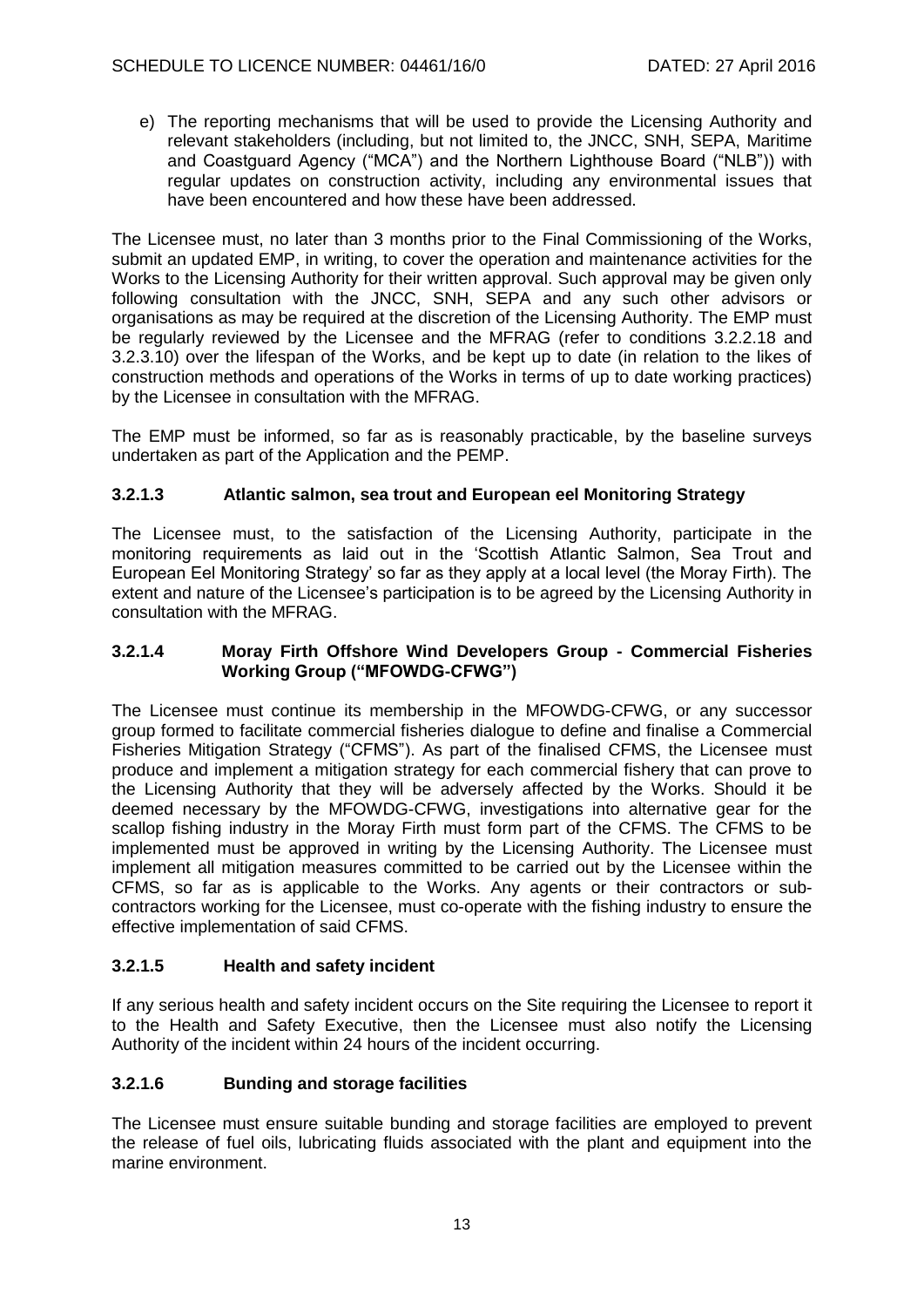## **3.2.1.7 Restoration of the Site to its original condition**

The Licensee must take all reasonable, appropriate and practicable steps to restore the Site to its original condition before the Licensable Marine Activity authorised under this licence was undertaken, or to as close to its original condition as is reasonably practicable, in accordance with the PEMP and the Decommissioning Programme ("DP") to the satisfaction of the Licensing Authority. Should the Licensed Marine Activity be discontinued prior to Completion of the Works, the Licensee must inform the Licencing Authority in writing of the discontinuation of the Works. This licence will be varied under section 30(3) of the 2010 Act following procedures laid out under section 31 of the 2010 Act, and under section 72(3) of the 2009 Act to allow the removal of Works already installed.

## **3.2.2 Prior to the Commencement of the Works**

### **3.2.2.1 Commencement date of the Works**

The Licensee must, prior to and no less than 1 month before the Commencement of the Works, notify the Licensing Authority, in writing, of the date of Commencement of the Works authorised under this licence.

### **3.2.2.2 Decommissioning Programme ("DP")**

Where the Secretary of State has, following consultation with the Licensing Authority, given notice requiring the Licensee to submit to the Secretary of State a DP, pursuant to section 105(2) and (5) of the Energy Act 2004, then construction may not begin on the Site of the Works until after the Licensee has submitted to the Secretary of State a DP in compliance with that notice.

### **3.2.2.3 Construction Programme ("CoP")**

The Licensee must, no later than 6 months prior to the Commencement of the Works, submit a CoP, in writing, to the Licensing Authority for their written approval. Such approval may only be granted following consultation by the Licensing Authority with the JNCC, SNH, SEPA, MCA, NLB, the Highland Council, Moray Council and any such other advisors or organisations as may be required at the discretion of the Licensing Authority. The CoP must be in accordance with the Application.

The CoP must set out:

- a) The proposed date for Commencement of the Works;
- b) The proposed timings for mobilisation of plant and delivery of materials, including details of onshore lay-down areas;
- c) The proposed timings and sequencing of construction work for all elements of the Works infrastructure;
- d) Contingency planning for poor weather or other unforeseen delays; and
- e) The scheduled date for Final Commissioning of the Works.

### **3.2.2.4 Construction Method Statement ("CMS")**

The Licensee must, no later than 6 months prior to the Commencement of the Works submit a CMS, in writing, to the Licensing Authority for their written approval. Such approval may only be granted following consultation by the Licensing Authority with the JNCC, SNH, SEPA, MCA, NLB, the Highland Council, Moray Council and any such other advisors or organisations as may be required at the discretion of the Licensing Authority. The CMS must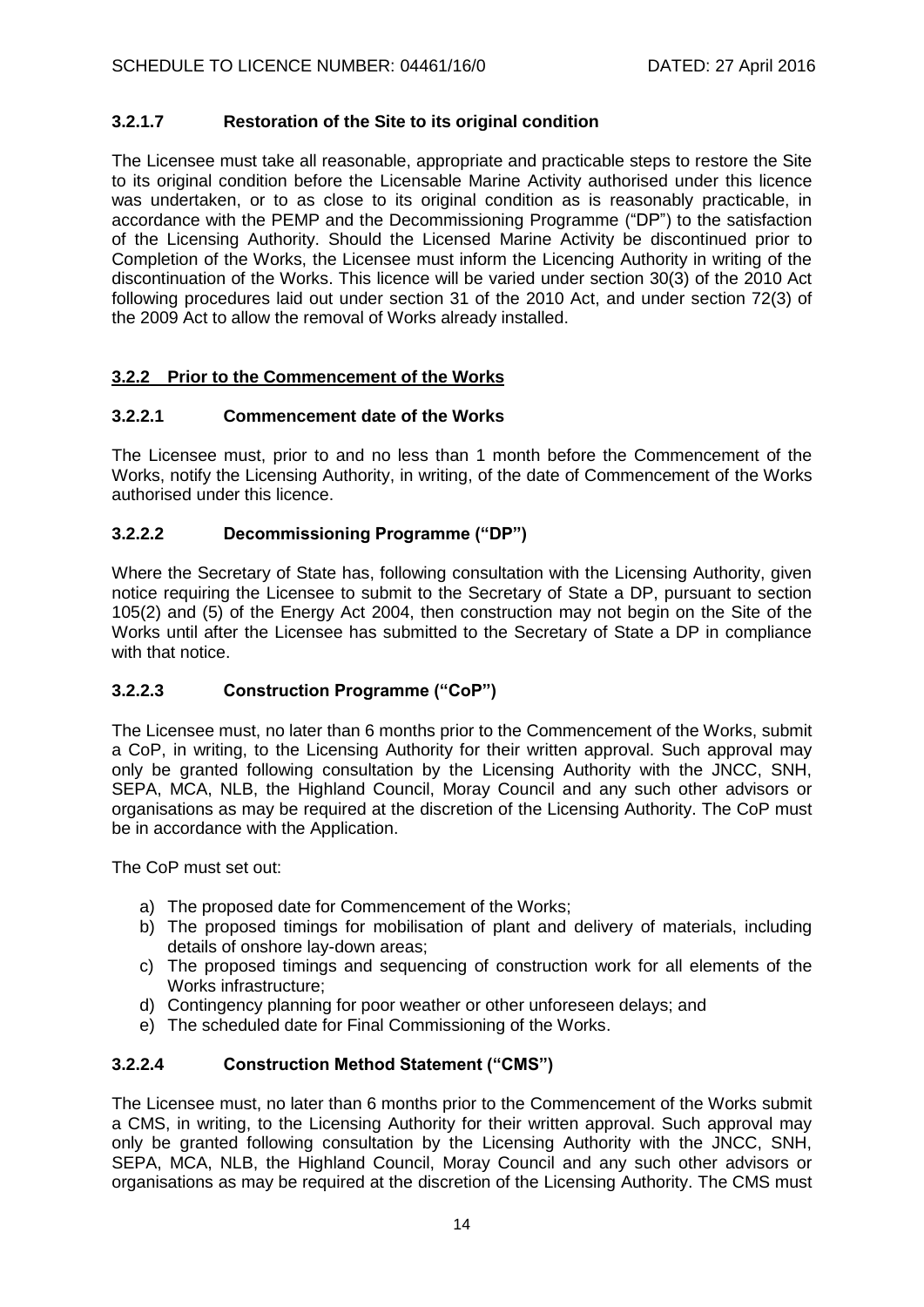set out the construction procedures and good working practices for constructing the Works. The CMS must be in accordance with the construction methods assessed in the Application and must include details of how the construction related mitigation steps proposed in the Application are to be delivered.

The CMS must, so far as is reasonably practicable, be consistent with the Design Statement ("DS"), the EMP, the Vessel Management Plan ("VMP"), the Navigational Safety Plan ("NSP"), the Piling Strategy ("PS") (if required), the Cable Plan ("CaP") and the Lighting and Marking Plan ("LMP").

## **3.2.2.5 Piling Strategy ("PS")**

In the event that pile foundations are to be used, the Licensee must, no later than 6 months prior to the Commencement of the Works, submit a PS, in writing, to the Licensing Authority for their written approval. Such approval may only be granted following consultation by the Licensing Authority with the JNCC, SNH and any such other advisors as may be required at the discretion of the Licensing Authority.

The PS must include:

- a. Full details of the proposed method and anticipated duration of pile-driving at all locations;
- b. Details of soft-start piling procedures and anticipated maximum piling energy required at each pile location; and
- c. Details of mitigation and monitoring to be employed during pile-driving, as agreed by the Licensing Authority.

The PS must be in accordance with the Application and reflect any surveys carried out after submission of the Application. The PS must demonstrate how the exposure to and / or the effects of underwater noise have been mitigated in respect of the following species: bottlenose dolphin; harbour seal; Atlantic salmon; cod; and herring.

The PS must, so far as is reasonably practicable, be consistent with the EMP, the PEMP and the CMS.

## **3.2.2.6 Development Specification and Layout Plan ("DSLP")**

The Licensee must, no later than 6 months prior to the Commencement of the Works, submit a DSLP, in writing, to the Licensing Authority for their written approval. Such approval may only be granted following consultation by the Licensing Authority with the MCA, NLB the Chamber of Shipping ("CoS"), the JNCC, SNH, the Scottish Fisherman's Federation ("SFF") and any such other advisors or organisations as may be required at the discretion of the Licensing Authority.

The DSLP must include, but not be limited to the following:

- a) A plan showing the proposed location of each individual OSP, seabed conditions, bathymetry, confirmed foundation type for each OSP and any key constraints recorded on the Site;
- b) A list of latitude and longitude co-ordinates accurate to three decimal places of minutes for each OSP, this should also be provided as a geographic information system ("GIS") shape file using WGS84 format;
- c) A table or diagram of each OSP;
- d) The finishes for each OSP; and
- e) The length and proposed arrangements on the seabed of all cables.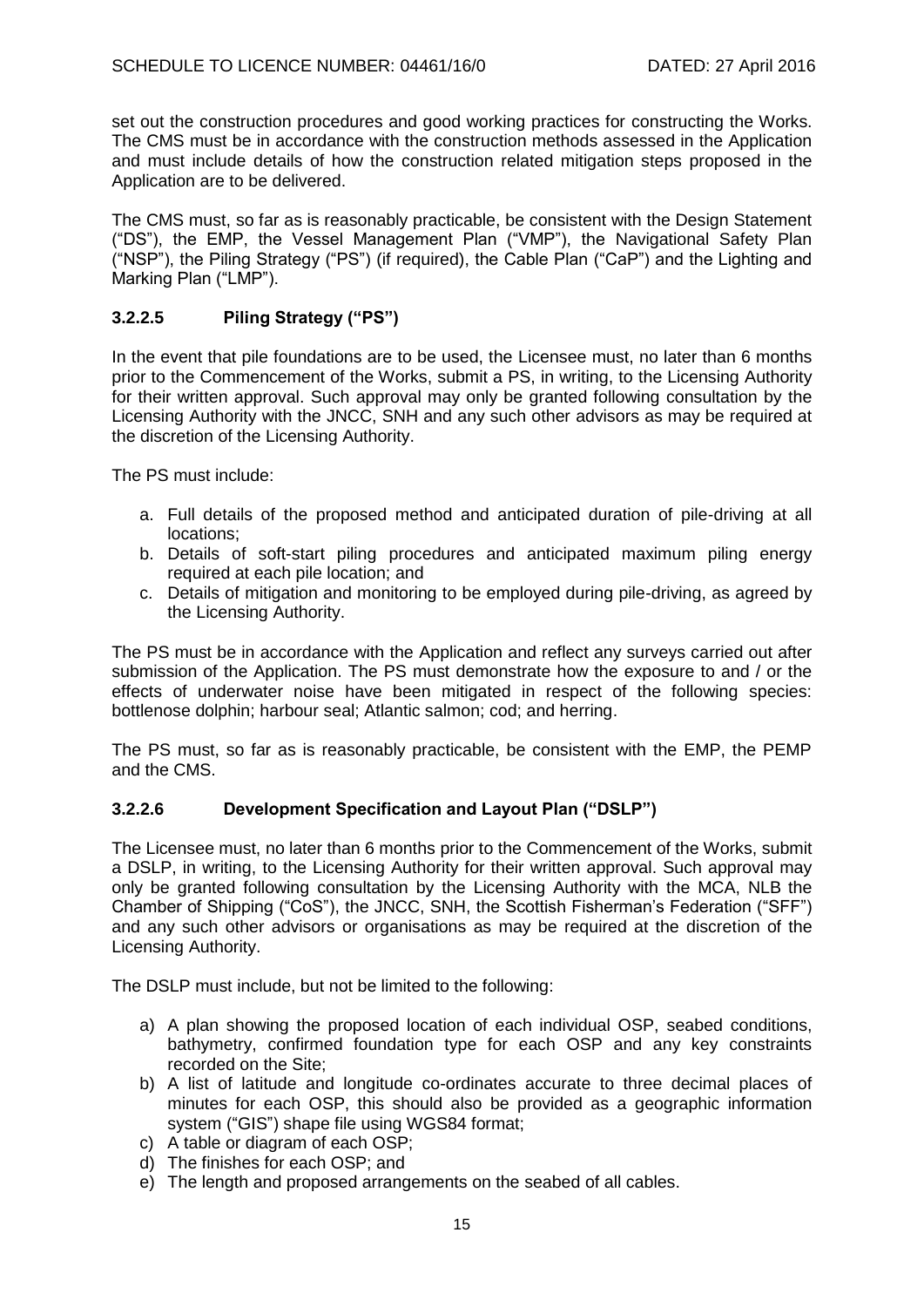# **3.2.2.7 Design Statement ("DS")**

The Licensee must, prior to the Commencement of the Works, submit a DS, in writing, to the Licensing Authority that includes representative visualisations from key viewpoints agreed with the Licensing Authority, based upon the DSLP, as approved by the Licensing Authority (as updated and amended from time to time by the Licensee). The DS must be provided, for information only, to the Highland Council and Moray Council and the JNCC, SNH and any such other advisors or organisations as may be required at the discretion of the Licensing Authority. The DS must be prepared and signed off by at least one qualified landscape architect, instructed by the Licensee prior to submission to the Licensing Authority.

# **3.2.2.8 Vessel Management Plan ("VMP")**

The Licensee must, no later than 6 months prior to the Commencement of the Works, submit a VMP, in writing, to the Licensing Authority for their written approval. Such approval may only be granted following consultation by the Licensing Authority with the JNCC, SNH, and any such other advisors or organisations as may be required at the discretion of the Licensing Authority.

The VMP must include, but not be limited to, the following details:

- a) The number, types and specification of vessels required;
- b) Working practices to minimise the unnecessary use of ducted propellers;
- c) How vessel management will be co-ordinated, particularly during construction but also during operation; and
- d) Location of working port(s), how often vessels will be required to transit between port(s) and the Site and indicative vessel transit corridors proposed to be used.

The VMP must, so far as is reasonably practicable, be consistent with the CMS, the EMP, the PEMP, the NSP, and the LMP.

## **3.2.2.9 Navigational Safety Plan ("NSP")**

The Licensee must, no later than 6 months prior to the Commencement of the Works, submit a NSP, in writing, to the Licensing Authority for their written approval. Such approval may only be granted following consultation by the Licensing Authority with MCA, NLB and any other navigational advisors or organisations as may be required at the discretion of the Licensing Authority. The NSP must include, but not be limited to, the following issues:

- a) Navigational safety measures;
- b) Construction exclusion zones;
- c) Notice(s) to Mariners and Radio Navigation Warnings;
- d) Anchoring areas;
- e) Temporary construction lighting and marking;
- f) Emergency response and co-ordination arrangements for the construction, operation and decommissioning phases of the Works; and
- g) Buoyage.

The Licensee must confirm within the NSP that they have taken into account and adequately addressed all of the recommendations of the MCA in the current Marine Guidance Note 371, and its annexes, that may be appropriate to the Works, or any other relevant document which may supersede said quidance.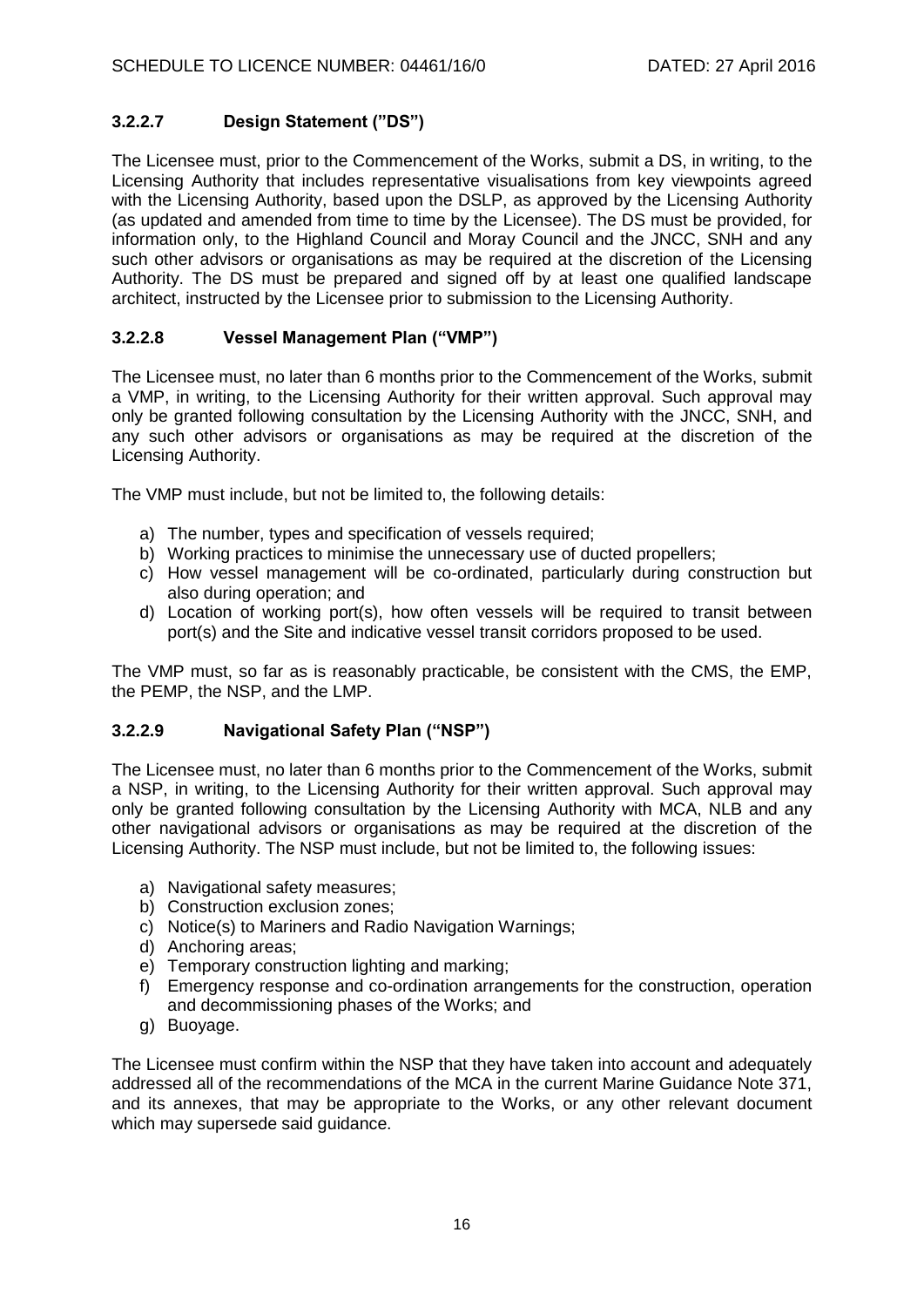# **3.2.2.10 Cable Plan ("CaP")**

The Licensee must, no later than 6 months prior to the Commencement of the Works, submit a CaP in writing, to the Licensing Authority for their written approval. Such approval may only be granted following consultation by the Licensing Authority with the JNCC, SNH, MCA, and the SFF and any such other advisors or organisations as may be required at the discretion of the Licensing Authority. The CaP must be in accordance with the Application.

The CaP must include the following:

- a) Details of the location and cable laying techniques for the cables;
- b) The results of survey work (including geophysical, geotechnical and benthic surveys) which will help inform cable routing
- c) Technical specification of all cables, including a desk based assessment of attenuation of electro‐magnetic field strengths and shielding;
- d) A burial risk assessment to ascertain if burial depths can be achieved. In locations where this is not possible then suitable protection measures must be provided;
- e) Methodologies for over trawl surveys of the cables through the operational life of the Works where mechanical protection of cables laid on the sea bed is deployed; and
- f) Measures to address exposure of any cables.

## **3.2.2.11 Traffic and Transportation Plan ("TTP")**

The Licensee must, no later than 6 months prior to the Commencement of the Works submit a TTP, in writing, to the Licensing Authority for their written approval. Such approval may only be granted following consultation by the Licensing Authority with Transport Scotland, the Highland Council and Moray Council, and any such other advisors as may be required at the discretion of the Licensing Authority. The TTP must set out a mitigation strategy for the impact of road based traffic and transportation associated with the Works.

### **3.2.2.12 Ecological Clerk of Works ("ECoW")**

Prior to the Commencement of the Works, the Licensee must at its own expense, and with the approval of the Licensing Authority in consultation with the JNCC and SNH, appoint an ECoW. The term of appointment for the ECoW shall be from a start date to be agreed, in writing, with the Licensing Authority, until the Final Commissioning of the Works.

The responsibilities of the ECoW must include, but not be limited to:

- a) Quality assurance of final draft version of all plans and programmes required under this licence;
- b) Provide advice to the Licensee on compliance with licence conditions, including the conditions relating to the CMS, the EMP, the PEMP, the PS (if required), the CaP and the VMP;
- c) Monitor compliance with the CMS, the EMP, the PEMP, the PS (if required), the CaP and the VMP;
- d) Provide reports on point c) above to the Licensing Authority at timescales to be determined by the Licensing Authority; and
- e) Inducting site personnel on the Site/the Works environmental policy and procedures.

The ECoW role may be carried out by a party appointed by the Licensee or a third party to carry out an equivalent role pursuant to other consents or licences granted in relation to the Works and subject to the written approval of the Licensing Authority.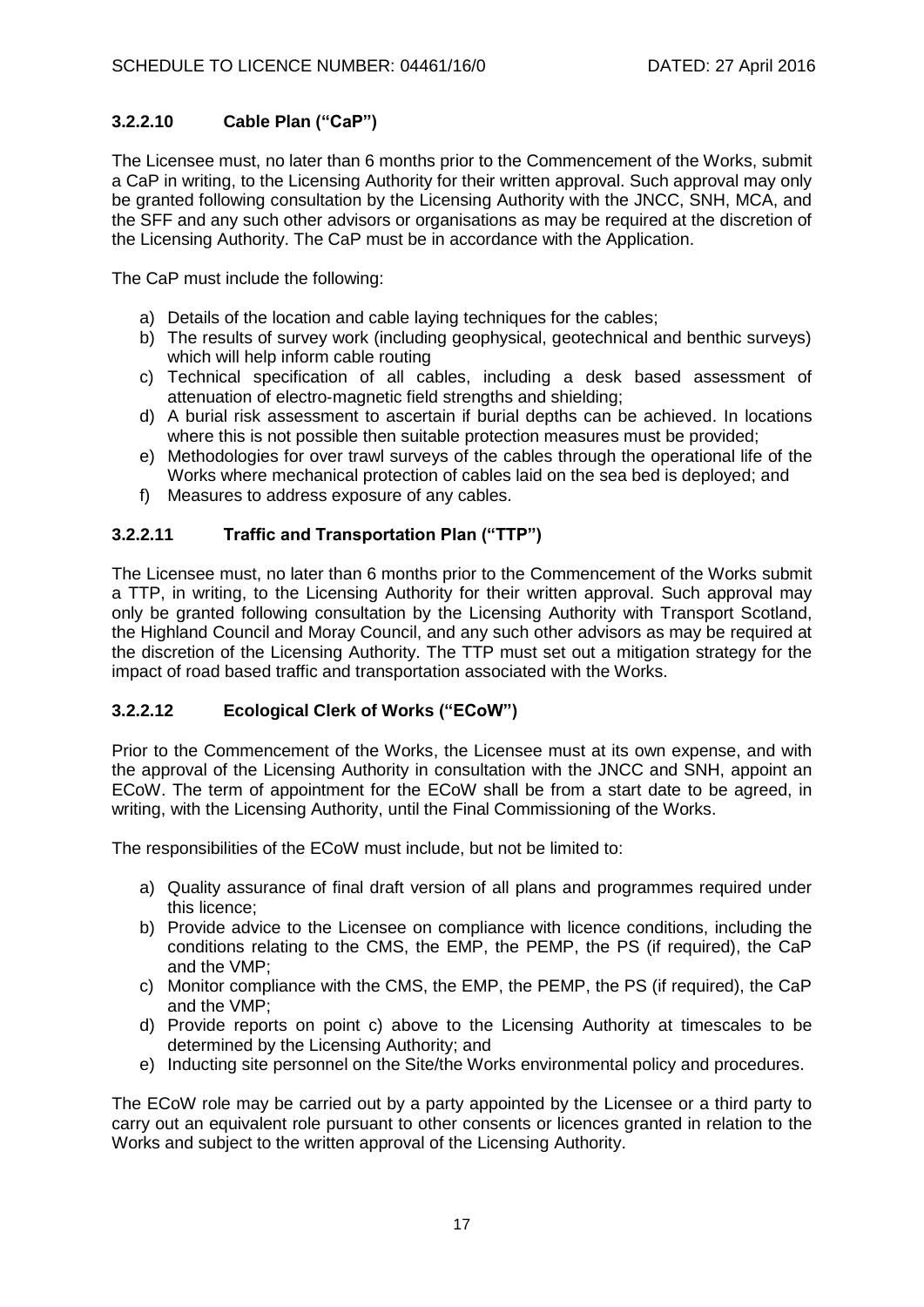## **3.2.2.13 Fisheries Liaison Officer ("FLO")**

Prior to the Commencement of the Works, a FLO, approved by Licensing Authority, must be appointed by the Licensee for the period from Commencement of the Works until the Final Commissioning of the Works. The Licensee must notify the Licensing Authority of the identity and credentials of the FLO before Commencement of the Works by including such details in the EMP (refer to condition 3.2.1.2). The FLO must establish and maintain effective communications between the Licensee, any contractors or sub-contractors, fishermen and other users of the sea during the construction of the Works, and ensure compliance with best practice guidelines whilst doing so.

The responsibilities of the FLO include, but not limited to:

- a) Establishing and maintaining effective communications between the Licensee, any contractors or sub-contractors, fishermen and other users of the sea concerning the Works and any amendments to the CMS and site environmental procedures;
- b) Provision of information relating to the safe operation of fishing activity on the Site of the Works; and
- c) Ensuring that information is made available and circulated in a timely manner to minimise interference with fishing operations and other users of the sea.

The FLO role may be carried out by a party appointed by the Licensee or a third party to carry out an equivalent role pursuant to other consents or licences granted in respect of the Works and subject to the written approval of the Licensing Authority.

### **3.2.2.14 Navigational and Aviation Safety and Charting**

The Licensee must, as soon as reasonably practicable prior to Commencement of the Works, notify the UK Hydrographic Office ("UKHO") of the proposed works to facilitate the promulgation of maritime safety information and updating of nautical charts and publications through the national Notice to Mariners system.

The Licensee must, as soon as reasonably practicable prior to the Commencement of the Works, ensure that local mariners, fishermen's organisations and HM Coastguard, in this case Maritime Rescue Coordination Centre Shetland, are made fully aware of the Licensable Marine Activity through local Notice to Mariners or any other appropriate means. The Licensee must consult with the Buckie Harbour Master where appropriate, who may wish to issue local warnings to alert those navigating in the vicinity to the presence of the Works during construction.

The Licensee must ensure that details of the Works are promulgated in the Kingfisher Fortnightly Bulletin, as soon as reasonably practicable prior to the Commencement of the Works to inform the Sea Fish Industry of the vessel routes, the timings and the location of the Works and of the relevant operations.

The Licensee must prior to Commencement of the Works, complete an "Application for Statutory Sanction to Alter/Exhibit" form and submit this to the NLB for the necessary sanction to be granted.

The Licensee must, prior to Commencement of the Works, ensure that the location of all OSPs and cables are made available for inclusion in the Clyde Cruising Club Sailing Directions and Anchorages.

The Licensee must, no later than 6 months prior to the Commencement of the Works, submit a LMP, in writing, to the Licensing Authority for their written approval. Such approval may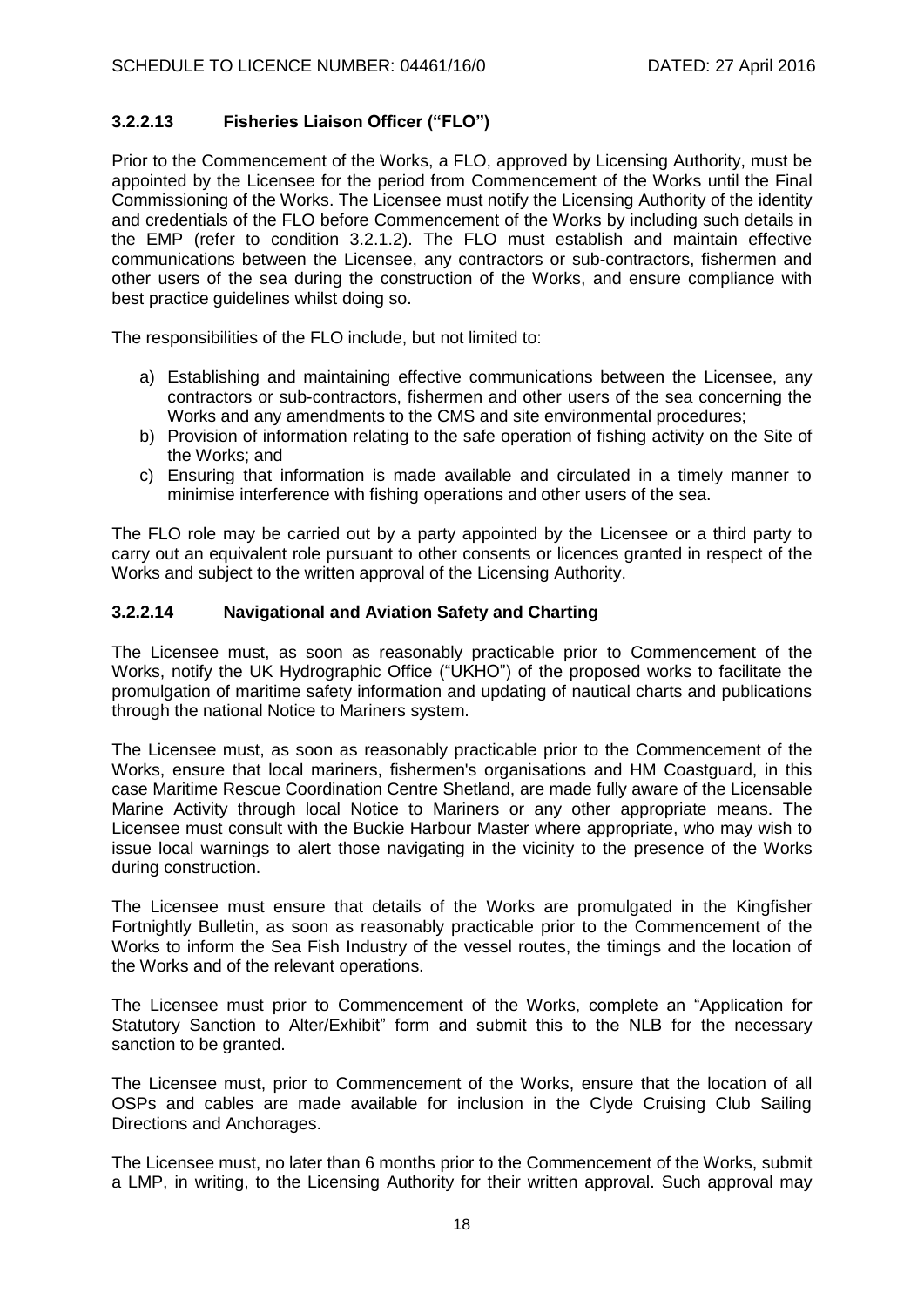only be granted following consultation by the Licensing Authority with MCA, NLB, the Civil Aviation Authority ("CAA"), the Defence Infrastructure Organisation ("DIO") and any such other advisors as may be required at the discretion of the Licensing Authority. The LMP must provide that the Works be lit and marked in accordance with the current MCA, CAA and DIO navigational and aviation lighting policy and guidance that is in place as at the date of the Licensing Authority approval of the LMP, or any such other documents that may supersede said guidance prior to the approval of the LMP. The LMP must also detail the navigational lighting requirements detailed in International Association of Marine Aids to Navigation and Lighthouse Authorities ("IALA") Recommendations O-139 or any other documents that may supersede said guidance prior to approval of the LMP.

The Licensee must provide the LMP to the Highland Council, Moray Council, the JNCC, SNH and any other bodies as may be required at the discretion of the Licensing Authority.

The Licensee must, prior to the Commencement of the Works, and following confirmation of the approved DSLP by the Licensing Authority, provide the precise location and maximum heights of all OSPs, and construction equipment over 150 m above lowest astronomical tide ("LAT"), and details of any lighting fitted to all OSPs, to the UKHO for aviation and nautical charting purposes.

## **3.2.2.15 Third Party Certification ("TPC")**

The Licensee must, no later than 3 months prior to the Commencement of the Works, provide the Licensing Authority (unless otherwise agreed, in writing, with the Licensing Authority) with TPC (or suitable alternative as agreed, in writing, with the Licensing Authority) for all OSPs foundations, jacket and topside platform structures.

## **3.2.2.16 Marine Archaeology Reporting Protocol ("MARP")**

The Licensee must, no later than 6 months prior to the Commencement of the Works, submit a MARP which sets out what the Licensee must do on discovering any marine archaeology during the construction, operation, maintenance and monitoring of the Works, in writing, to the Licensing Authority for their written approval. Such approval may be given only following consultation by the Licensing Authority with any such advisors as may be required at the discretion of the Licensing Authority. The MARP must be implemented in full, at all times, by the Licensee.

### **3.2.2.17 Noise Registry**

The Licensee must, in the event that pile foundations are to be used, submit the appropriate completed noise reduction registry form to the Licensing Authority and the JNCC, stating the proposed date(s), location(s) and nature of the piling activities under authority of this licence.

## **3.2.2.18 Moray Firth Regional Advisory Group ("MFRAG")**

The Licensee must participate in any MFRAG established by the Licensing Authority for the purpose of advising the Licensing Authority on research, monitoring and mitigation programmes for, but not limited to, diadromous fish, marine mammals and commercial fish. Should a Scottish Strategic Marine Environment Group ("SSMEG") be established (refer to condition 3.2.2.19 and 3.2.3.11), the responsibilities and obligations being delivered by the MFRAG will be subsumed by the SSMEG at a timescale to be determined by the Licensing Authority.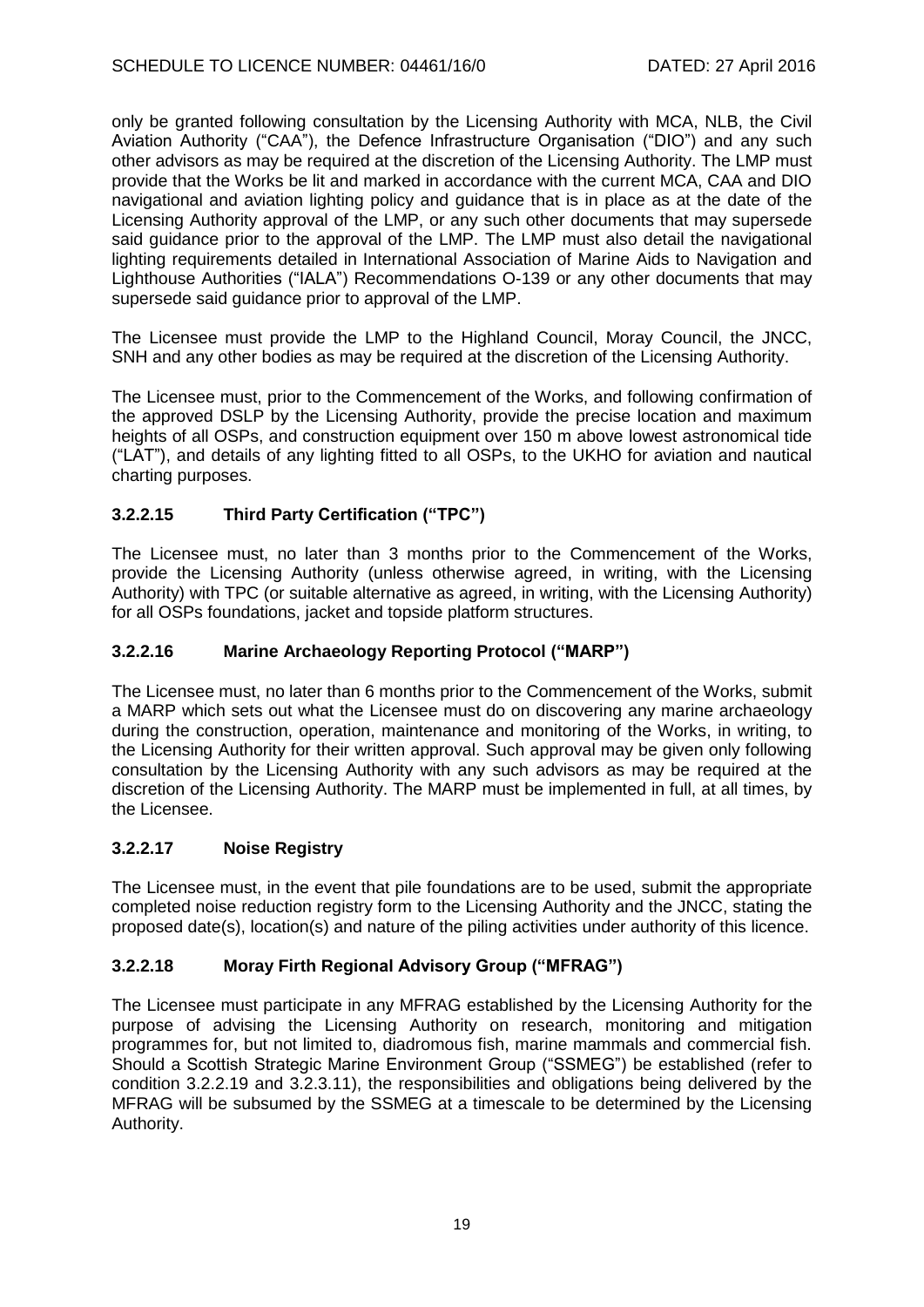## **3.2.2.19 Scottish Strategic Marine Environment Group ("SSMEG")**

The Licensee must participate in any SSMEG established by the Licensing Authority for the purpose of advising the Licensing Authority on research, monitoring and mitigation programmes for, but not limited to, diadromous fish, marine mammals and commercial fish.

### **3.2.3 During the construction of the Works**

### **3.2.3.1 Compliance with and amendments to approved plans**

The Licensee must, at all times, construct the Works in accordance with the approved CoP, CMS, PS (if required), DSLP, VMP, NSP, CaP, TTP and LMP (as updated and amended from time to time by the Licensee).

Any updates or amendments made to the CoP, CMS, PS (if required), DSLP, VMP, NSP, CaP, TTP, and LMP by the Licensee, must be submitted, in writing, by the Licensee to the Licensing Authority for their written approval.

### **3.2.3.2 Operation and Maintenance Programme ("OMP")**

The Licensee must, no later than 3 months prior to the commissioning of the first OSP, submit an OMP, in writing, to the Licensing Authority for their written approval. Such approval may only be granted following consultation by the Licensing Authority with the JNCC, SNH, SEPA, MCA, NLB, Moray Council and any such other advisors or organisations as may be required at the discretion of the Licensing Authority. The OMP must set out the procedures and good working practices for the operations and maintenance of the OSPs, substructures, and cable network of the Works. Environmental sensitivities which may affect the timing of the operation and maintenance activities must be considered in the OMP.

The OMP must, so far as is reasonably practicable, be consistent with the EMP, the PEMP, the VMP, the NSP, the CaP and the LMP.

### **3.2.3.3 Transportation audit sheet**

The Licensee must create, complete and submit to the Licensing Authority on the first working day of the month, a detailed transportation audit sheet for each month during the period when construction of the Works is undertaken, for all aspects of the construction of the Works. The transportation audit sheet must include information on the loading facility, vessels, equipment, shipment routes, schedules and all materials to be deposited (as described in Part 2 of this licence) in that month. Where, following the submission of a transportation audit sheet to the Licensing Authority, any alteration is made to the component parts of the transportation audit sheet, the Licensee must notify the Licensing Authority of the alteration in the following month's transportation audit sheet.

If the Licensee becomes aware of any substances or objects on the transportation audit sheet that are missing, or an accidental deposit occurs, the Licensee must contact the Licensing Authority as soon as practicable after becoming aware, for advice on the appropriate remedial action. Should the Licencing Authority deem it necessary, the Licensee must undertake a side scan sonar survey in grid lines (within operational and safety constraints) across the area of the Works, to include cable routes and vessel access routes from local service port(s) to the Site to locate the substances or objects. If the Licensing Authority is of the view that any accidental deposits associated with the construction of the Works are present, then the deposits must be removed by the Licensee as soon as is practicable and at the Licensee's expense.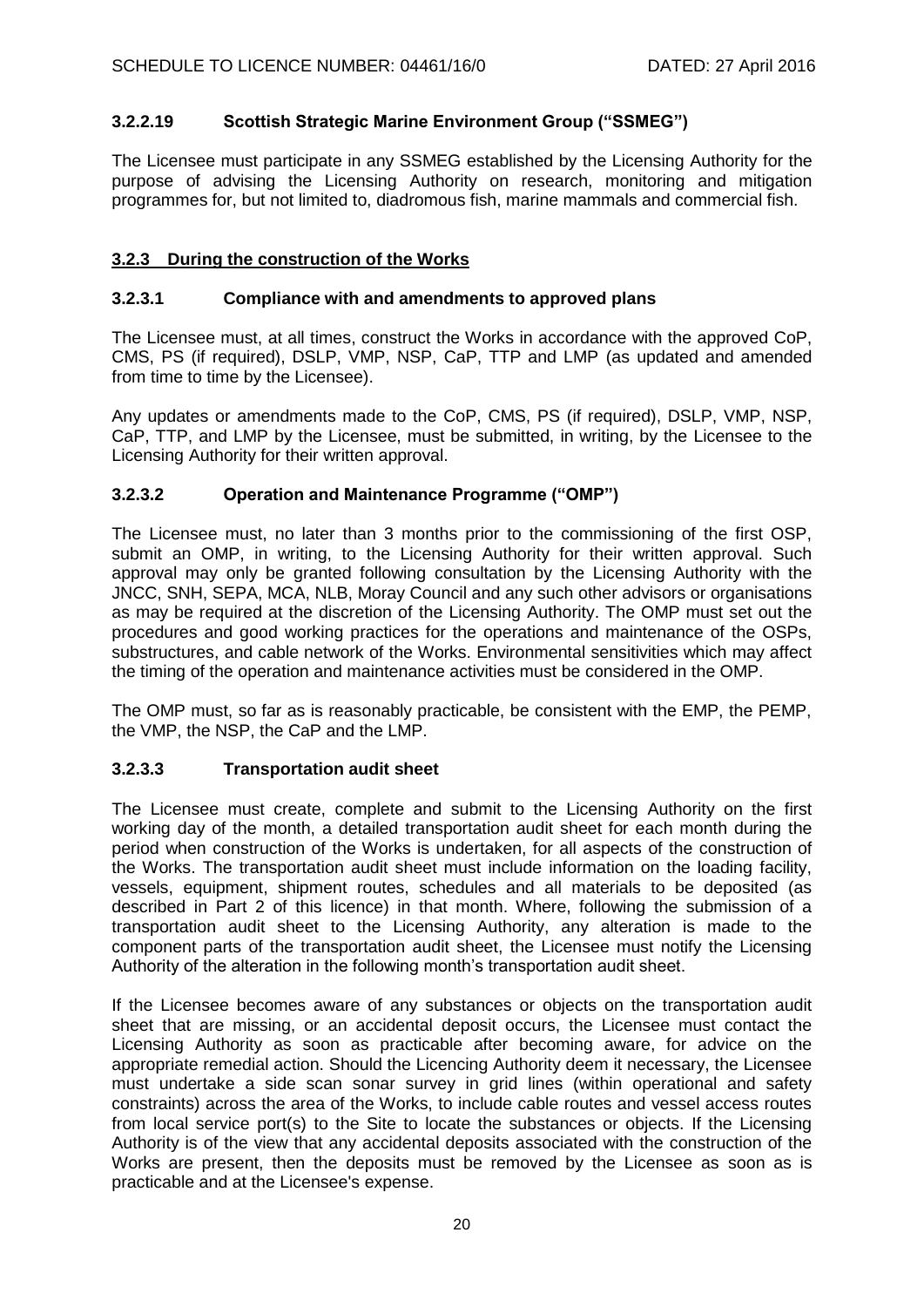## **3.2.3.4 Nature and quantity of deposited substances and objects**

The Licensee must, in addition to the transportation audit sheets required to be submitted to the Licensing Authority under condition 3.2.3.3, following the Commencement of the Works, submit audit reports, in writing, to the Licensing Authority, stating the nature and quantity of all substances and objects deposited below MHWS under the authority of this licence. Such audit reports must be submitted in writing, to the Licensing Authority by the Licensee at 6 monthly intervals, with the first such report being required to be submitted on a date no later than 6 months following the Commencement of the Works. Where appropriate, nil returns must be provided.

## **3.2.3.5 Navigational safety**

The Licensee must notify the UKHO of the progress of the Works to facilitate the promulgation of maritime safety information and updating of nautical charts and publications through the national Notice to Mariners system.

The Licensee must notify, from Kirkwall to Peterhead, local mariners, fishermen's organisations and HM Coastguard, in this case Maritime Rescue Coordination Centre Shetland, of the progress of construction of the Works through local Notice to Mariners or any other appropriate means.

The Licensee must ensure that the progress of construction of the Works is promulgated in the Kingfisher Fortnightly Bulletin to inform the Sea Fish Industry of the vessel routes, the timings and the location of the Works and of the relevant operations.

The Licensee must, notify the Licensing Authority, in writing, as soon as reasonably practicable, of any case of injury to or destruction or decay of the Works. The Licensing Authority will advise, in writing, of any remedial action to be taken and any requirement to display aids to navigation, following consultation with the Maritime Coastguard Agency ("MCA") the NLB or any such advisers as required.

The Licensee must ensure that no radio beacon or radar beacon operating in the marine frequency bands are installed or used on the Works without the prior written approval of the Office of Communications ("OfCom").

The Works shall be marked and/or lighted as required by the NLB and the marking to be continued unless and until the Licensing Authority rescind this direction.

If it is desired to display any marks or lights not required by this licence then details must be submitted to the NLB and their ruling complied with. The display of unauthorised marks or lights is prohibited.

The Licensee must ensure the safety of navigation is not compromised by the Works. The navigable depth must not be altered by more than 5% of stated chart datum unless otherwise agreed, in writing, with the Licensing Authority in consultation with the MCA and NLB.

## **3.2.3.6 Markings, lighting and signals of the Works**

The Licensee must ensure that the Works are marked and lit in accordance with the requirements of the NLB and the CAA at all times and such marking and/or lighting must be continued unless and until such time as the Licensing Authority, by notice, relevantly varies this licence under section 30 of the 2010 Act and under section 72 of the 2009 Act.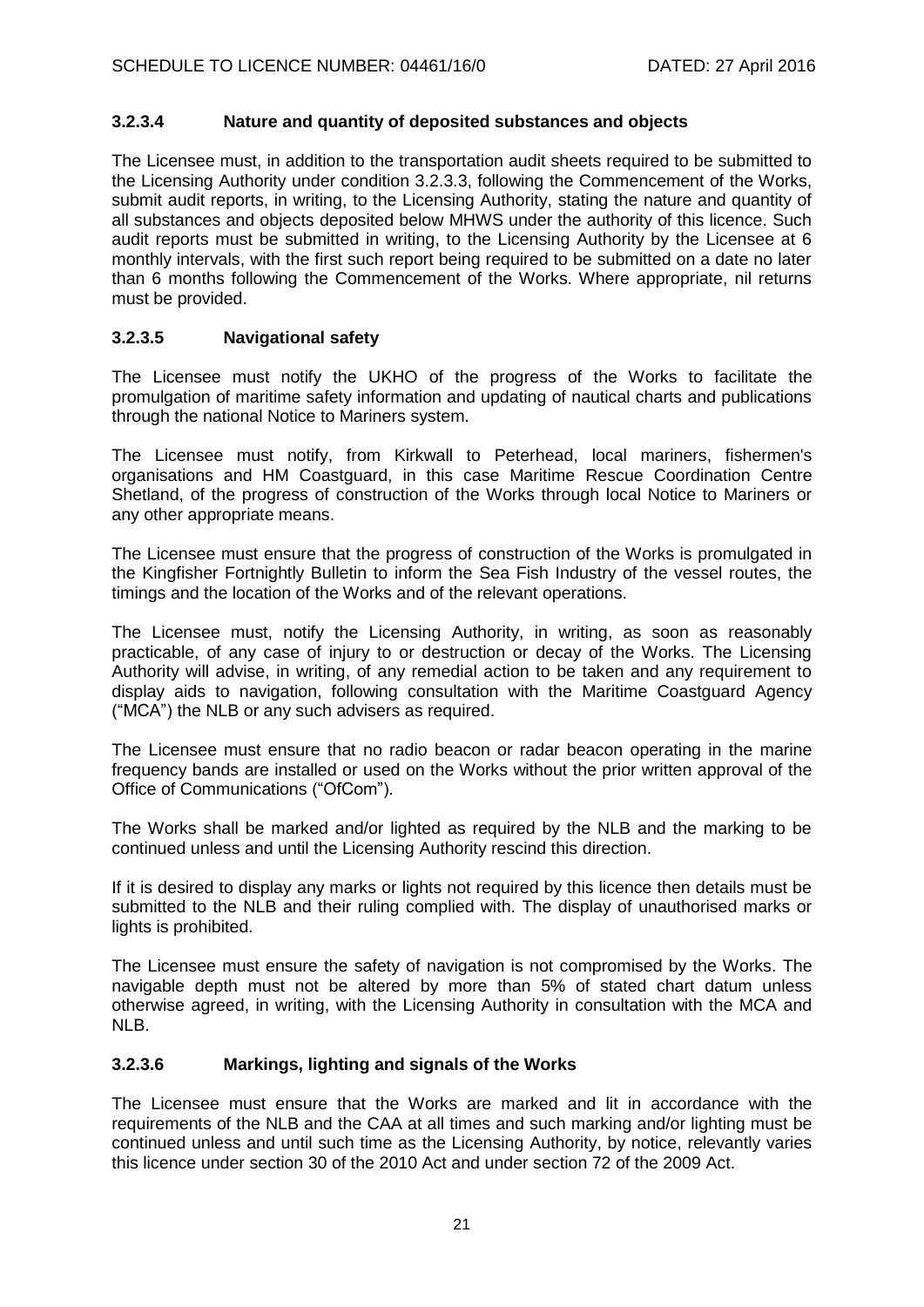The Licensee must ensure that no marks or lights, other than those required by virtue of this licence, are displayed unless they have been approved, in writing, by the Licensing Authority following consultation with the NLB and the CAA.

The Licensee must ensure site boundaries are marked by Cardinal Mark buoys (number to be determined when the final layout of the Works is known). The Cardinal Mark buoys shall be a minimum of 3 metres in diameter at the waterline, have a focal plane of at least 3 metres above the waterline and be of suitable construction for the sea conditions commonly experienced in the Outer Moray Firth. The light range on these buoys shall be 5 nautical miles. All required buoyage shall remain in place until Completion of the Works or otherwise notified by the Licensing Authority.

## **3.2.3.7 Markings, lighting and signals of jack up barges and vessels**

The Licensee must ensure that any vessels permitted to engage in the Works are marked in accordance with the International Rules for the Prevention of Collisions at Sea whilst under way, and in accordance with the UK Standard Marking Schedule for Offshore Installations if secured to the seabed.

## **3.2.3.8 Horizontal Directional Drilling ("HDD")**

The Licensee must ensure the seaward exit point of the HDD will be located as far offshore as practicable towards the depth of closure; the landward exit point of the HDD will be located onshore of the high-water mark, which may move landward due to coastal retreat; and the cables will be suitably buried between the seaward exit of the HDD and the depth of closure (the depth of water beyond which annually significant wave events will cease to contribute to beach sediment supply and morphological processes).

### **3.2.3.9 Noise registry**

The Licensee must, in the event that pile foundations are to be used, and piling is to be carried out for more than 10 consecutive days, submit at quarterly intervals, the appropriate completed noise reduction registry form to the Licensing Authority and the JNCC, stating the date(s), location(s) and nature of such activities under authority of this licence.

## **3.2.3.10 Moray Firth Regional Advisory Group ("MFRAG")**

The Licensee must participate in any MFRAG established by the Licensing Authority for the purpose of advising the Licensing Authority on research, monitoring and mitigation programmes for, but not limited to, diadromous fish, marine mammals and commercial fish. Should a SSMEG be established (refer to conditions 3.2.2.19 and 3.2.3.11), the responsibilities and obligations being delivered by the MFRAG will be subsumed by the SSMEG at a timescale to be determined by the Licensing Authority.

## **3.2.3.11 Scottish Strategic Marine Environment Group ("SSMEG")**

The Licensee must participate in any SSMEG established by the Licensing Authority for the purpose of advising the Licensing Authority on research, monitoring and mitigation programmes for, but not limited to, diadromous fish, marine mammals and commercial fish.

### **3.2.3.12 Beatrice Oil Field**

The Licensee must ensure that no OSPs are positioned within 1.5 km and that no cables are laid or positioned within 500 m of the Beatrice Alpha, Bravo, Charlie and Jacky platforms.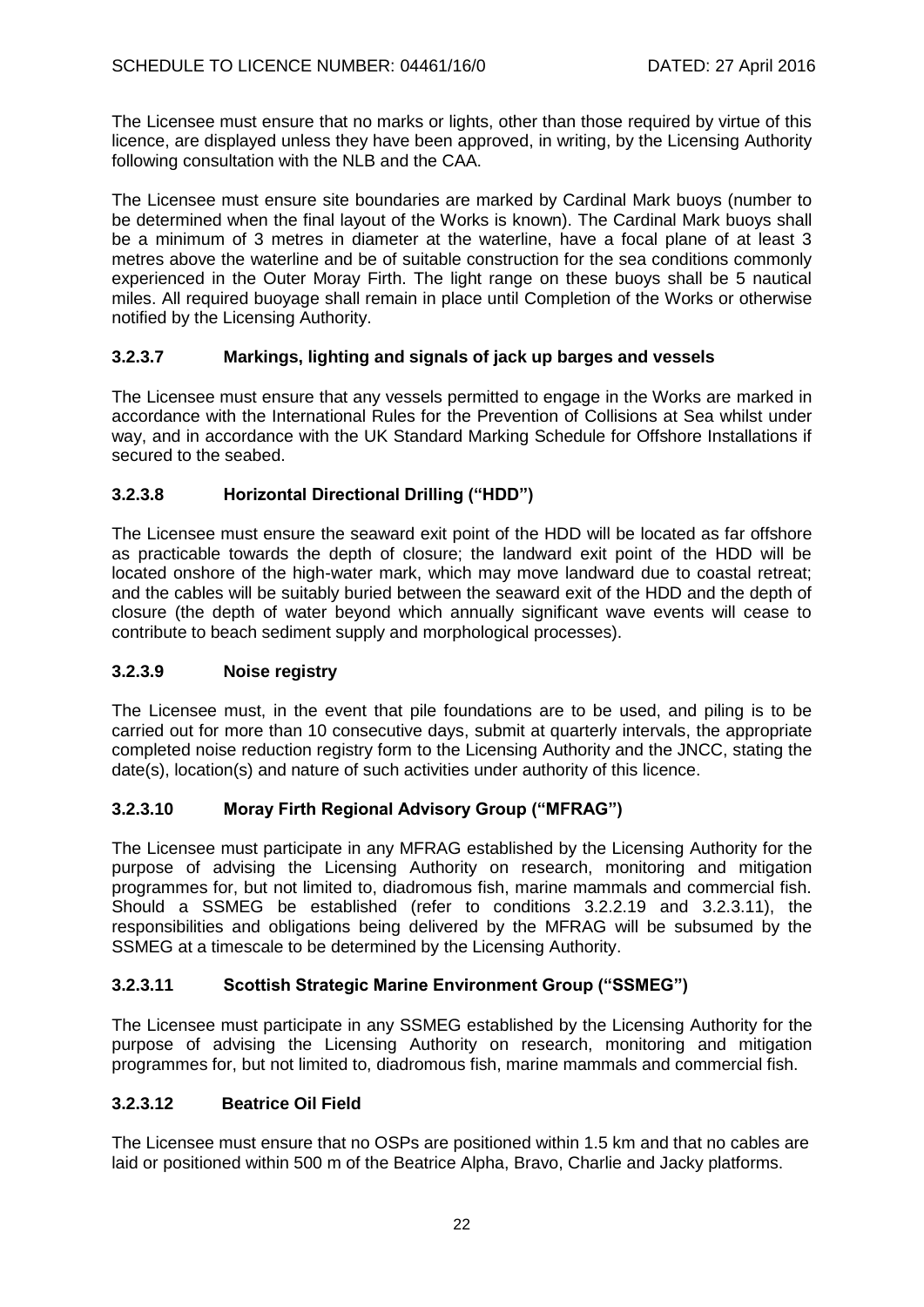| Alpha        | $58^{\circ}$ 06.878'N : 003° 05.261'W           |
|--------------|-------------------------------------------------|
| <b>Bravo</b> | $58^{\circ}$ 08.835'N $\pm$ 003° 01.300'W       |
| Charlie      | $58^{\circ}$ 05.644'N $\pm$ 003° 09.200'W       |
| Jacky        | $58^{\circ}$ 11.037'N : 002 $^{\circ}$ 58.794'W |

### **3.2.4 Conditions upon Completion of the Works**

### **3.2.4.1 Date of Completion of the Works**

The Licensee must, no more than 1 month following the Completion of the Works, notify the Licensing Authority, in writing, of the date of Completion of the Works.

### **3.2.4.2 Nature and quantity of deposited substances and objects**

The Licensee must, no later than 1 month following Completion of the Works, submit a final audit report, in writing, to the Licensing Authority stating the nature and quantity of all substances and objects deposited below MHWS within the Scottish marine area under the authority of this licence. Where appropriate, nil returns must be provided.

#### **3.2.4.3 Final Commissioning of the Works**

The Licensee must, no more than 1 month following the Final Commissioning of the Works, notify the Licensing Authority, in writing, of the date of the Final Commissioning of the Works.

#### **3.2.4.4 Compliance with and amendments to approved plans**

The Licensee must, at all times, operate the Works in accordance with the approved VMP, OMP, NSP, CaP, TTP and LMP (as updated and amended from time to time by the Licensee).

The license must, at all times, maintain the Works in accordance with the approved OMP (as updated and amended from time to time by the Licensee).

Any updates or amendments made to the VMP, OMP, NSP, CaP, TTP, and LMP by the Licensee, must be submitted, in writing, by the Licensee to the Licensing Authority for their written approval.

#### **3.2.4.5 Navigational safety**

The Licensee must notify the UKHO of the Completion of the Works to facilitate the promulgation of maritime safety information and updating of nautical charts and publications through the national Notice to Mariners system.

The Licensee must, within 1 month of Completion of the Works, provide the "as-built" positions and maximum heights of all OSPs, along with any sub-sea infrastructure, to the UKHO for aviation and nautical charting purposes.

The Licensee must ensure that local mariners, fishermen's organisations and HM Coastguard, in this case Maritime Rescue Coordination Centre Shetland, are made fully aware of the Completion of the Works.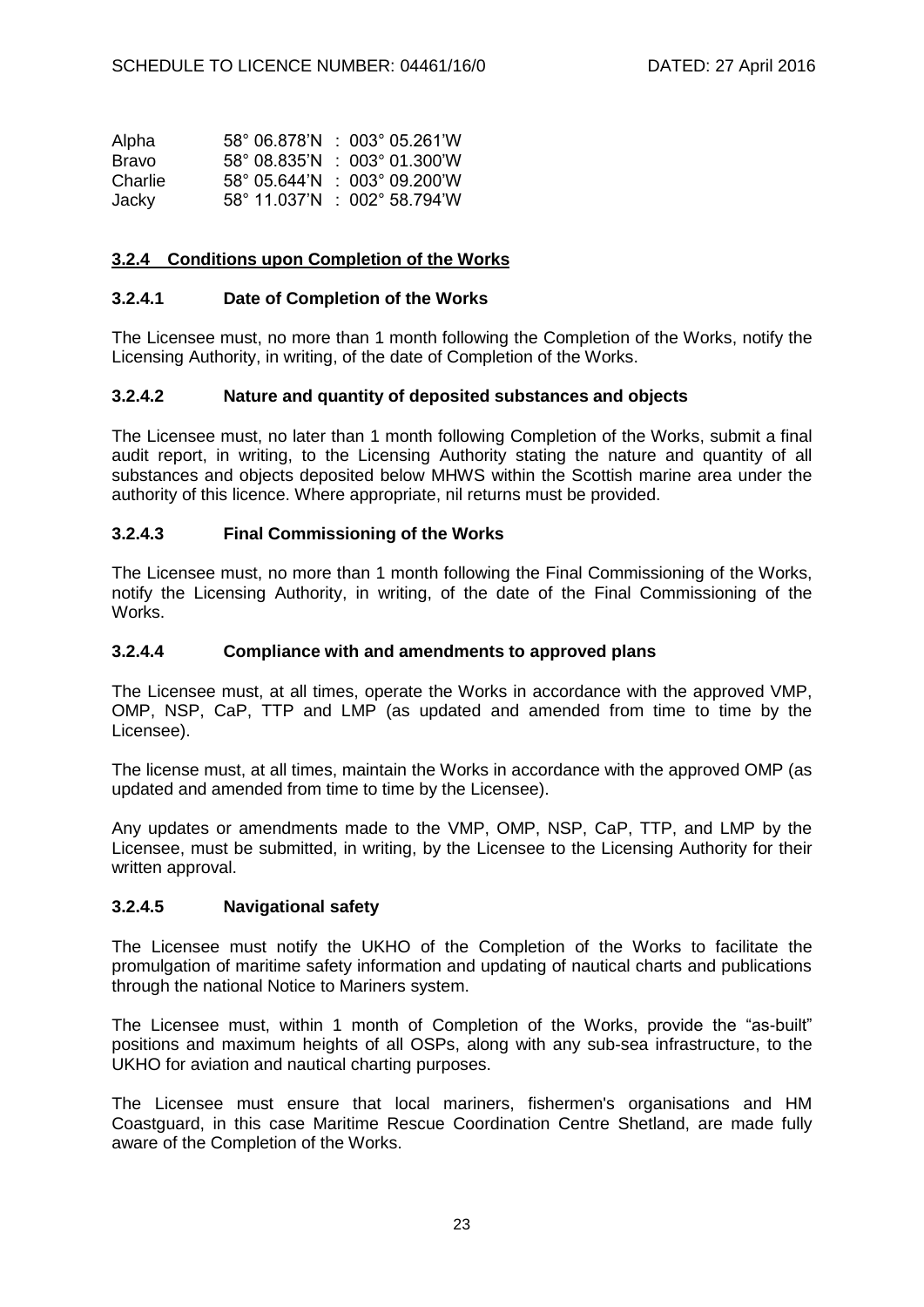The Licensee must ensure that the Completion of the Works is promulgated in the Kingfisher Fortnightly Bulletin to inform the Sea Fish Industry.

The Licensee must, notify the Licensing Authority, in writing, as soon as reasonably practicable, of any case of injury to or destruction or decay of the Works. The Licensing Authority will advise, in writing, of any remedial action to be taken and any requirement to display aids to navigation, following consultation with the MCA, the NLB or any such advisers as required.

The Licensee must ensure that no radio beacon or radar beacon operating in the marine frequency bands are installed or used on the Works without the prior written approval of the OfCom.

## **3.2.4.6 Markings, lighting and signals of the Works**

The Licensee must ensure that the Works are marked and lit in accordance with the requirements of the NLB and the CAA at all times and such marking and/or lighting must be continued unless and until such time as the Licensing Authority, by notice, relevantly varies this licence under section 30 of the 2010 Act and under section 72 of the 2009 Act.

The Licensee must ensure that the required IALA availability target for Category 1 Aids to Navigation ("AtoN") is achieved through redundancy, monitoring and repair, must be in place and arrangements made to warn the mariner promptly of any AtoN fault and its subsequent return to fully operational service.

The Licensee must ensure that lit Cable Marker Boards ("CMBs") are positioned as near as possible to the shoreline so as to mark the points at which the cables come ashore. The CMBs shall be diamond shaped, with dimensions 2.5 metres long and 1.5 metres wide, background painted yellow with the inscription 'Cables' painted horizontally in black. The structures shall be mounted at least 4 metres above ground level, with a navigation light flashing yellow once every five seconds ("Fl Y 5s") mounted on the upward apex of the board. The nominal range of these lights should be 3 nautical miles, and they should have an availability of not less than 97% (IALA Category 3) over a rolling three year period.

## **3.2.4.7 Noise registry**

The Licensee must, in the event that pile foundations were used, submit the appropriate completed noise reduction registry form to the Licensing Authority and the JNCC, within 12 weeks of Completion of the Works, stating the actual date(s), location(s) and nature of piling activities carried out under authority of this licence.

### **3.2.4.8 Environmental protection**

The Licensee shall ensure the beach and foreshore is returned to the original profile, or as close as reasonably practicable, following Completion of the Works.

### **3.2.4.9 Decommissioning**

This licence does not permit the Decommissioning of the Works, for which a separate marine licence is required.